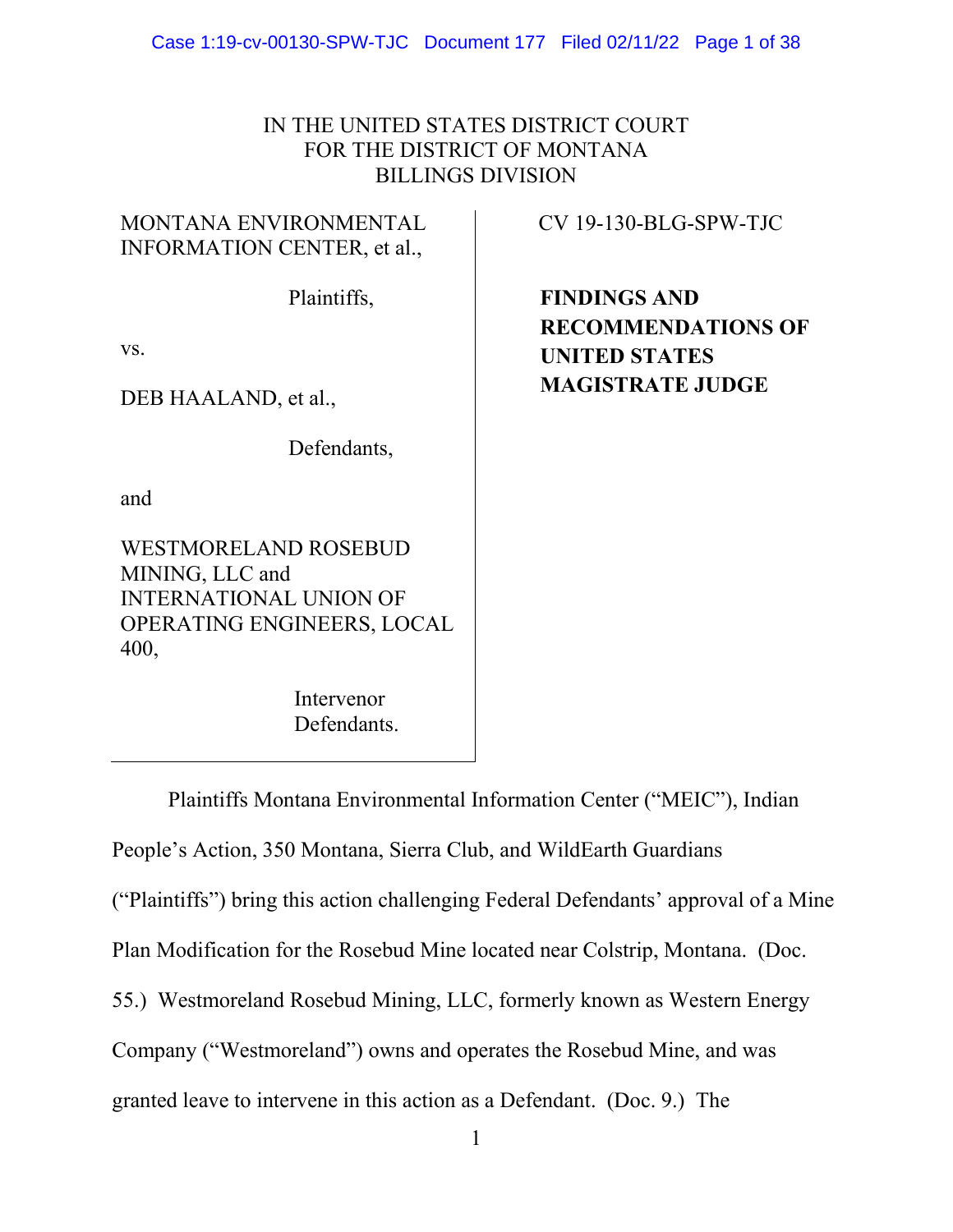International Union of Operating Engineers, Local 400 was also granted leave to intervene as a Defendant. (Doc. 80.)

Judge Watters has referred the case to the undersigned under 28 U.S.C. § 636(b)(1)(B). (Doc. 43.) Presently before the Court are Plaintiffs' Motion for Summary Judgment (Doc. 136), Federal Defendants' Cross Motion for Summary Judgment (Doc. 148), and Intervenor Defendants' Cross Motion for Summary Judgment (Doc. 150). The motions are fully briefed and ripe for the Court's review.

Having considered the parties' submissions, the Court recommends that Plaintiffs' Motion for Summary Judgment be **GRANTED in part**; Intervenor Defendants' Motion for Summary Judgment be **GRANTED in part**; and Federal Defendants' Motion for Summary Judgment be **DENIED**.

### **I. BACKGROUND**

This case concerns the Rosebud Mine ("the Mine"), which is a 25,949-acre surface coal mine located near Colstrip, Montana. The Mine began strip-mining operations in 1968 and has grown incrementally since its inception through various expansions, termed Areas A, B, C, D, and E. In November 2011, Westmoreland submitted an application to the Montana Department of Environmental Quality ("MDEQ") to permit the addition of Area F to the Mine. Westmoreland also requested a Mine Plan Modification from the Office of Surface Mining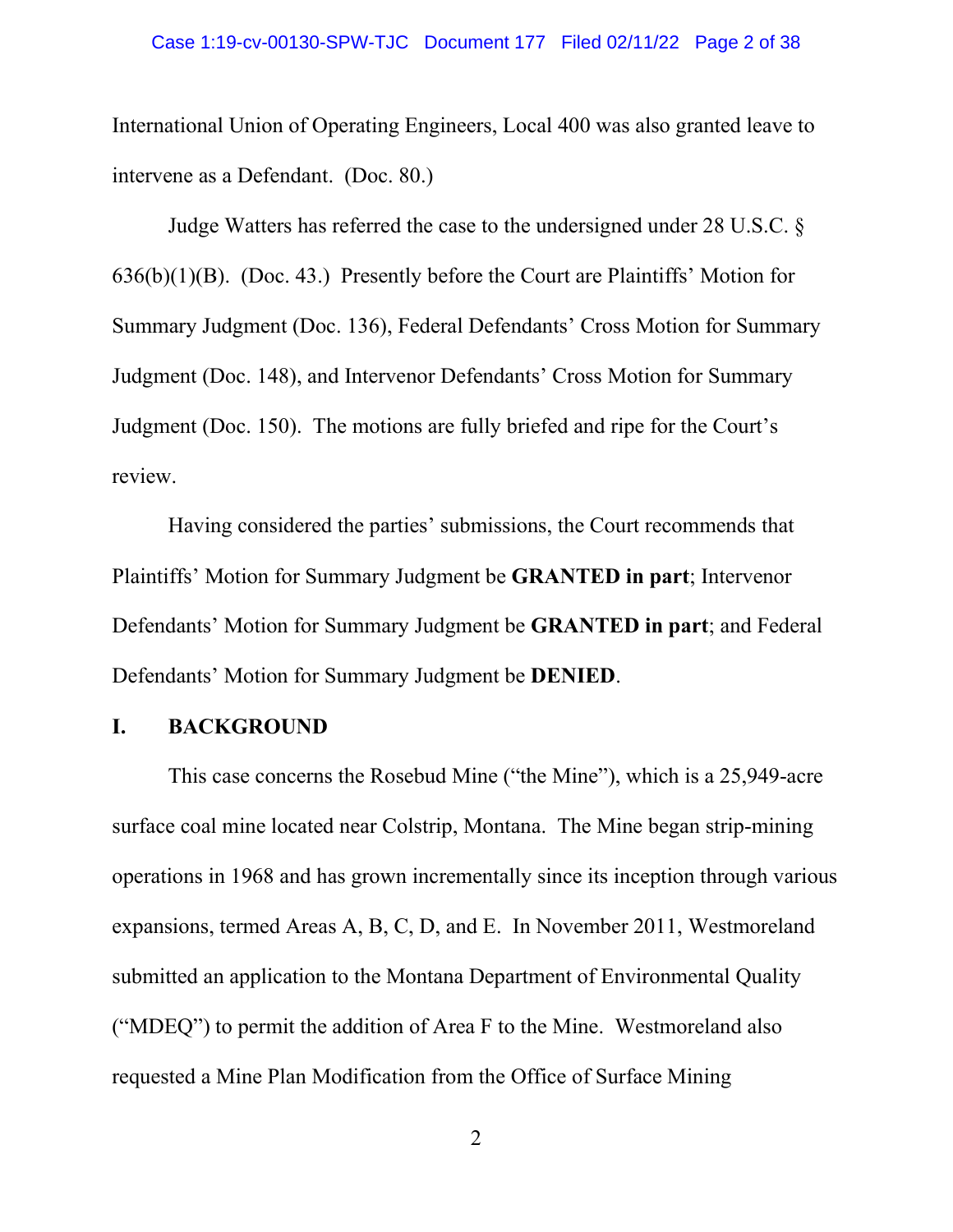### Case 1:19-cv-00130-SPW-TJC Document 177 Filed 02/11/22 Page 3 of 38

Reclamation and Enforcement ("OSM") to exercise its existing lease rights in Area F. The Area F expansion sought to add approximately 6,500 acres to the Rosebud Mine. The expansion is expected to yield approximately 70.8 million tons of recoverable coal and extend the operational life of the Mine by 8 years.

Coal from the Mine is sent almost exclusively to the neighboring Colstrip Power Plant ("the Plant") by a conveyor system.<sup>[1](#page-2-0)</sup> The coal is burned to boil water in a turbine to produce electricity. As a water source, the Plant withdraws water from the Yellowstone River and transports it 30 miles by pipeline for use at the Plant to combust the coal. The Plant consumes between 22,000 and 50,000 acrefeet of water annually from the Yellowstone River.

In November 2018, the MDEQ and OSM jointly issued the final Environmental Impact Statement ("EIS") on the mine expansion. The EIS considered three alternative actions: (1) a no-action alternative, (2) the proposed action, and (3) the proposed action with additional mitigation measures.

In April 2019, the MDEQ issued a Record of Decision approving Alternative 2, with conditions. One of the conditions prohibited mining of approximately 74 acres in Section 12 within Area F.

<span id="page-2-0"></span><sup>&</sup>lt;sup>1</sup> The Rosebud Mine delivers between 7.7 and 9.95 million tons of coal annually to the Colstrip Power Plant, and approximately 300,000 tons of "waste coal" to the nearby Rosebud Power Plant. (A.R. 116-030393-95.)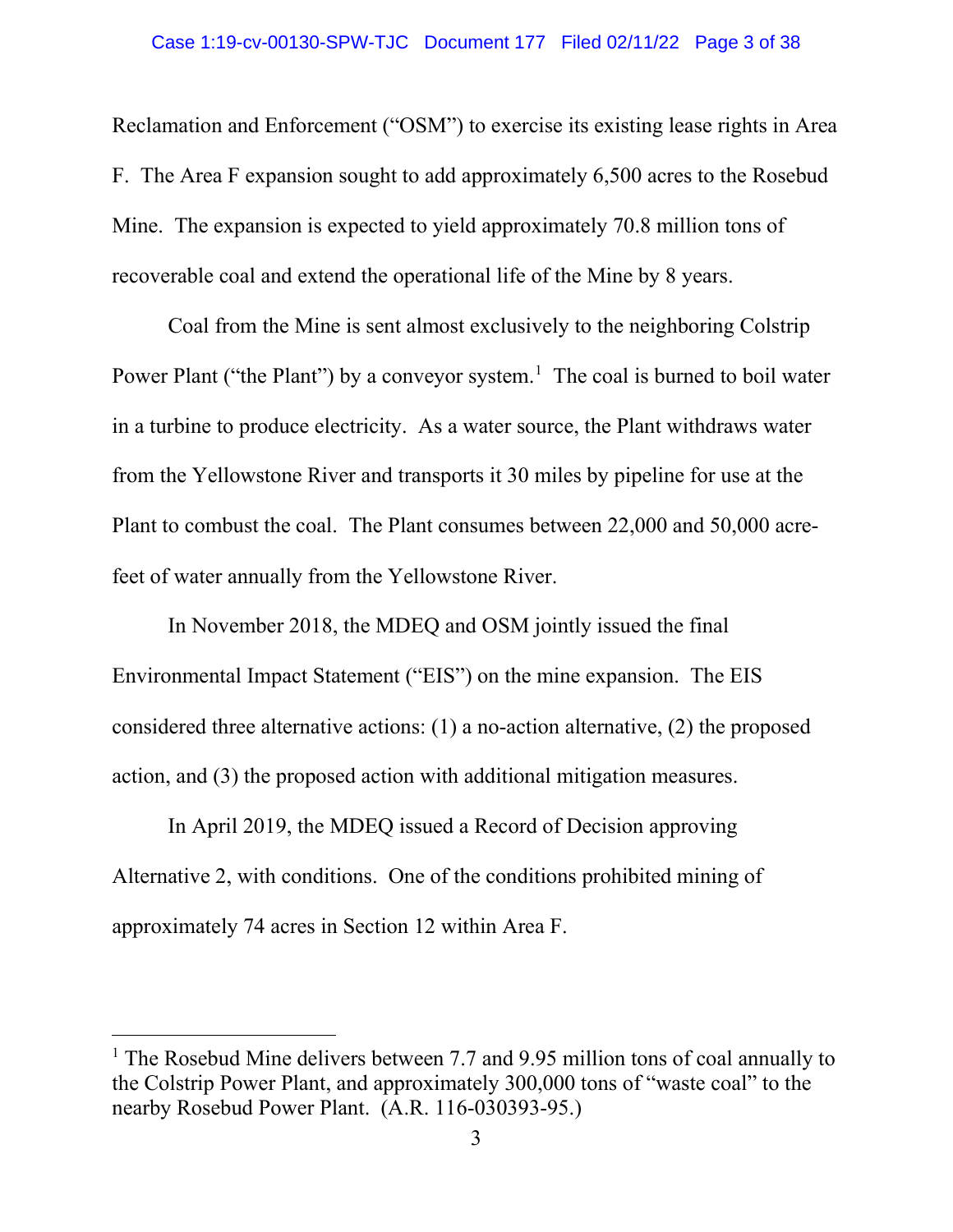### Case 1:19-cv-00130-SPW-TJC Document 177 Filed 02/11/22 Page 4 of 38

In June 2019, OSM issued a Record of Decision approving the Area F expansion, with the excluded 74 acres in Section 12.

On November 18, 2019, Plaintiffs filed this action. (Doc. 1.) Plaintiffs allege the Federal Defendants violated NEPA by failing to adequately consider the mine expansion's cumulative effects on surface water, the adverse impacts of greenhouse gas emissions, the effects of water withdrawals from the Yellowstone River, and a reasonable range of alternatives. (Doc. 98.) Plaintiffs also contend the Federal Defendants violated the Endangered Species Act "ESA" by failing to properly consider and consult on the effects of water withdrawals from the Yellowstone River on pallid sturgeon. (*Id.*) Plaintiffs request the Court vacate and set aside the entire Mine Plan Modification Decision. (*Id.*)

## **II. LEGAL STANDARDS**

The National Environmental Policy Act ("NEPA") is a procedural statute enacted to protect the environment by requiring government agencies to meet certain procedural safeguards before taking action affecting the environment. *Cal. Ex. rel. Lockyer v. US. Dept. of Agric.,* 575 F.3d 999, 1012 (9th Cir. 2009). In other words, NEPA "force[s] agencies to publicly consider the environmental impacts of their actions before going forward." *Idaho Sporting Cong., Inc. v. Rittenhouse,* 305 F.3d 957, 963 (9th Cir. 2002). NEPA requires an agency proposing a major federal action significantly impacting the environment to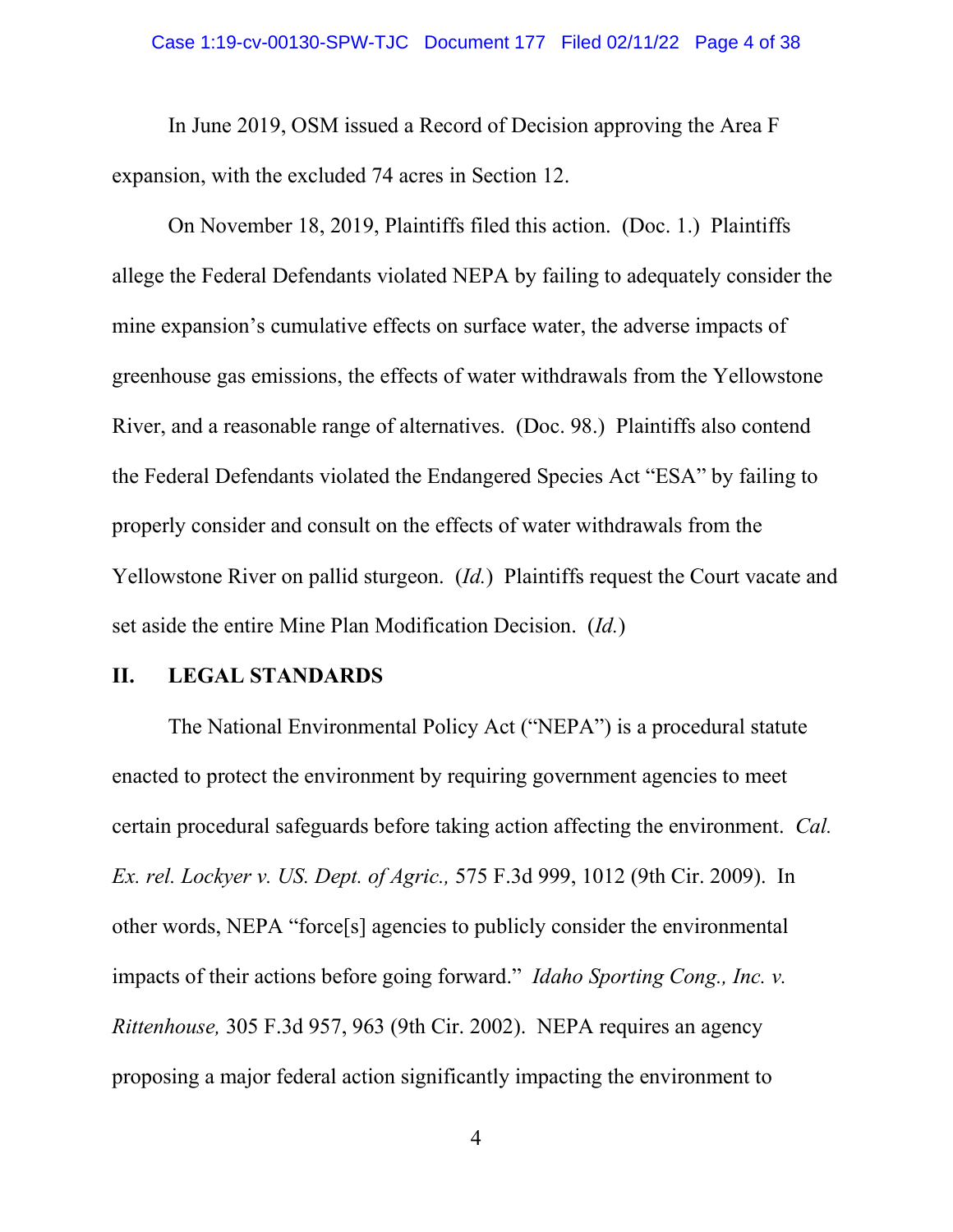prepare an environmental impact statement ("EIS") to analyze potential impacts and alternatives. 42 U.S.C. § 4332(C).

Because NEPA does not contain a separate provision for judicial review, courts review an agency's compliance with NEPA under the Administrative Procedure Act ("APA"), 5 U.S.C. §§ 701-706. 5 U.S.C. § 706(2)(A). Judicial review of administrative agency decisions under the APA is based on the administrative record compiled by the agency – not on independent fact-finding by the district court. *Camp v. Pitts,* 411 U.S. 138, 142 (1973).

In reviewing an agency action under the APA, the Court must determine whether the action is "arbitrary, capricious, an abuse of discretion, or otherwise not in accordance with the law." 5 U.S.C. § 706(2)(A). "Normally, an agency rule would be arbitrary and capricious if the agency has relied on factors which Congress has not intended it to consider, entirely failed to consider an important aspect of the problem, offered an explanation for its decision that runs counter to the evidence before the agency, or is so implausible that it could not be ascribed to a difference in view or the product of agency expertise." *Motor Vehicle Mfrs. Ass'n v. State Farm Mutual Auto Ins. Co.,* 463 U.S. 29, 43 (1983).

Review under this standard is narrow, and the reviewing court may not substitute its judgment for that of the agency. *Id.* Review is highly deferential to the agency's expertise, and presumes the agency action to be valid. *Arkansas v.*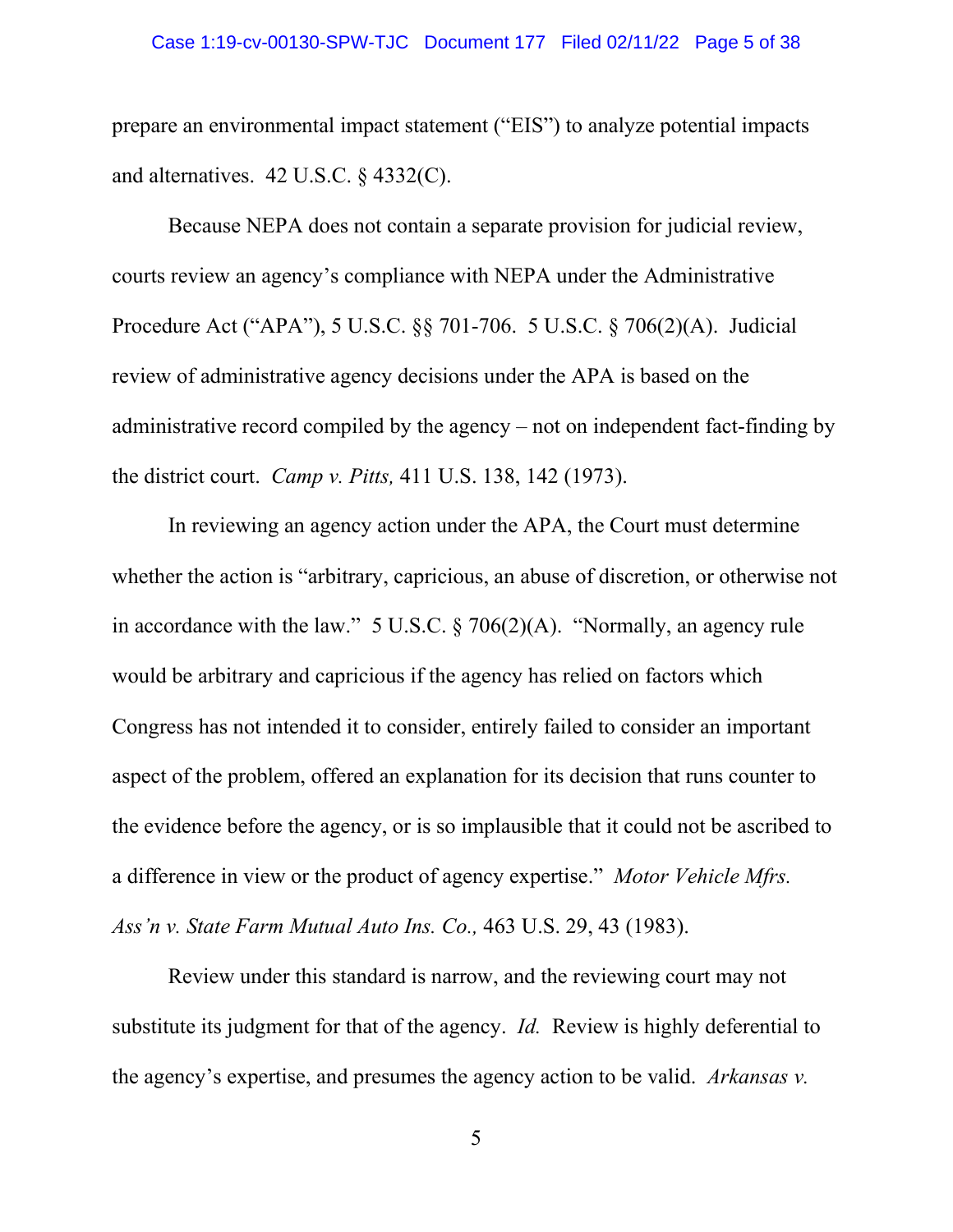*Oklahoma,* 503 U.S. 91, 112 (1992). The agency, however, must articulate a rational connection between the relevant data and articulate a satisfactory explanation for its action, including a "rational connection between the facts found and the choice made." *Id.*; *see also Midwater Trawlers Co-op v. Dep't of Commerce,* 282 F.3d 710, 716 (9th Cir. 2002). Thus, the reviewing court must look at whether the decision considered all of the relevant factors or whether the decision was a clear error of judgment. *Id.*

A court's review under NEPA is limited to whether the agency "took a 'hard look' at the environmental impacts of a proposed action." *Nat'l Parks & Conservation Ass'n v. Bureau of Land Mgmt.*, 606 F.3d 1058, 1072 (9th Cir. 2010). A "hard look" under NEPA requires consideration of all foreseeable direct and indirect effects, and the likely cumulative impact of the agency action. *Idaho Sporting Congress*, 305 F.3d at 973; 40 C.F.R. § 1502.16, 1508.7, 1508.8. A hard look should involve a discussion of adverse impacts that does not improperly minimize negative side effects. *Native Ecosystems Council v. U.S. Forest Serv.*, 428 F.3d 1233, 1241 (9th Cir. 2005). "General statements about possible effects and some risk do not constitute a hard look absent a justification regarding why more definitive information could not be provided." *Conservation Cong. v. Finely*, 774 F.3d 611, 621 (9th Cir. 2014). Once the court is "satisfied that a proposing agency has taken a hard look at a decision's environmental consequences, [its]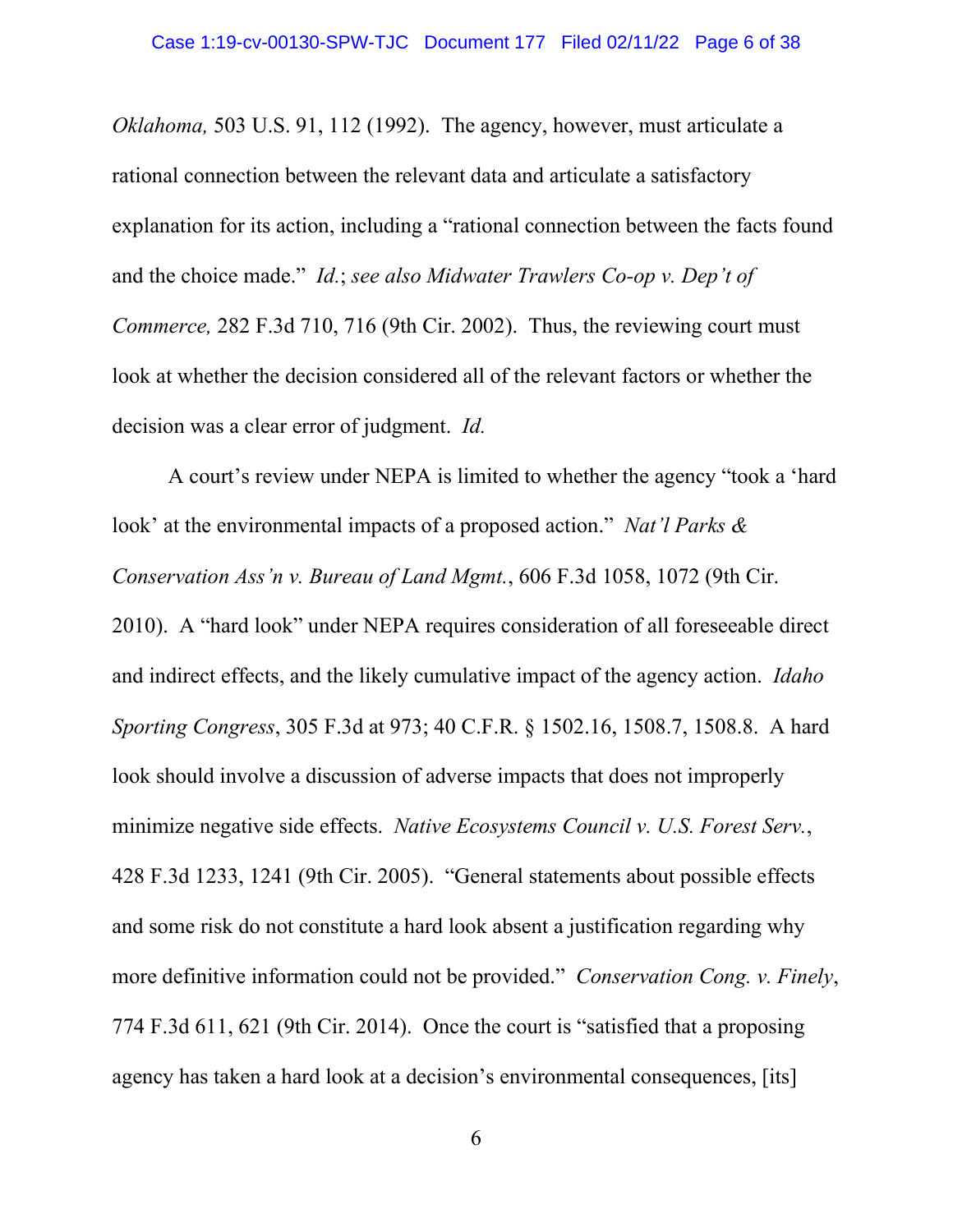review is at an end." *Idaho Conservation League v. Mumma,* 956 F.2d 1508, 1519 (9th Cir. 1992).

# **III. DISCUSSION**

# **A. Standing**

Plaintiffs assert they have standing based on the standing of their members, Derf Johnson (an MEIC member and employee and Sierra Club member), Steve Gilbert (an MEIC and Sierra Club member), Michaelynn Hawk (an Indian People's Action member and executive director), Jeremy Nichols (a WildEarth Guardians member and employee), and John Woodland (a 350 Montana member). Intervenor Defendants contest Plaintiffs' standing, arguing they cannot prove injury connected to Area  $F<sup>2</sup>$  $F<sup>2</sup>$  $F<sup>2</sup>$ .

An organization has standing to sue when "(a) its members would otherwise have standing to sue in their own right; (b) the interests it seeks to protect are germane to the organization's purpose; and (c) neither the claim asserted nor the relief requested requires the participation of individual members in the lawsuit." *Hunt v. Wash. State Apple Advert. Comm'n*, 432 U.S. 333, 343 (1977). Individual members would have standing to sue in their own right if they have (1) "suffered

<span id="page-6-0"></span><sup>2</sup> Federal Defendants do not challenge Plaintiffs' standing to bring this action, but do argue they lack standing for their ESA claim. Because the Court finds it unnecessary to reach the Plaintiff's ESA claim, the Court does not separately address Federal Defendants' standing objection.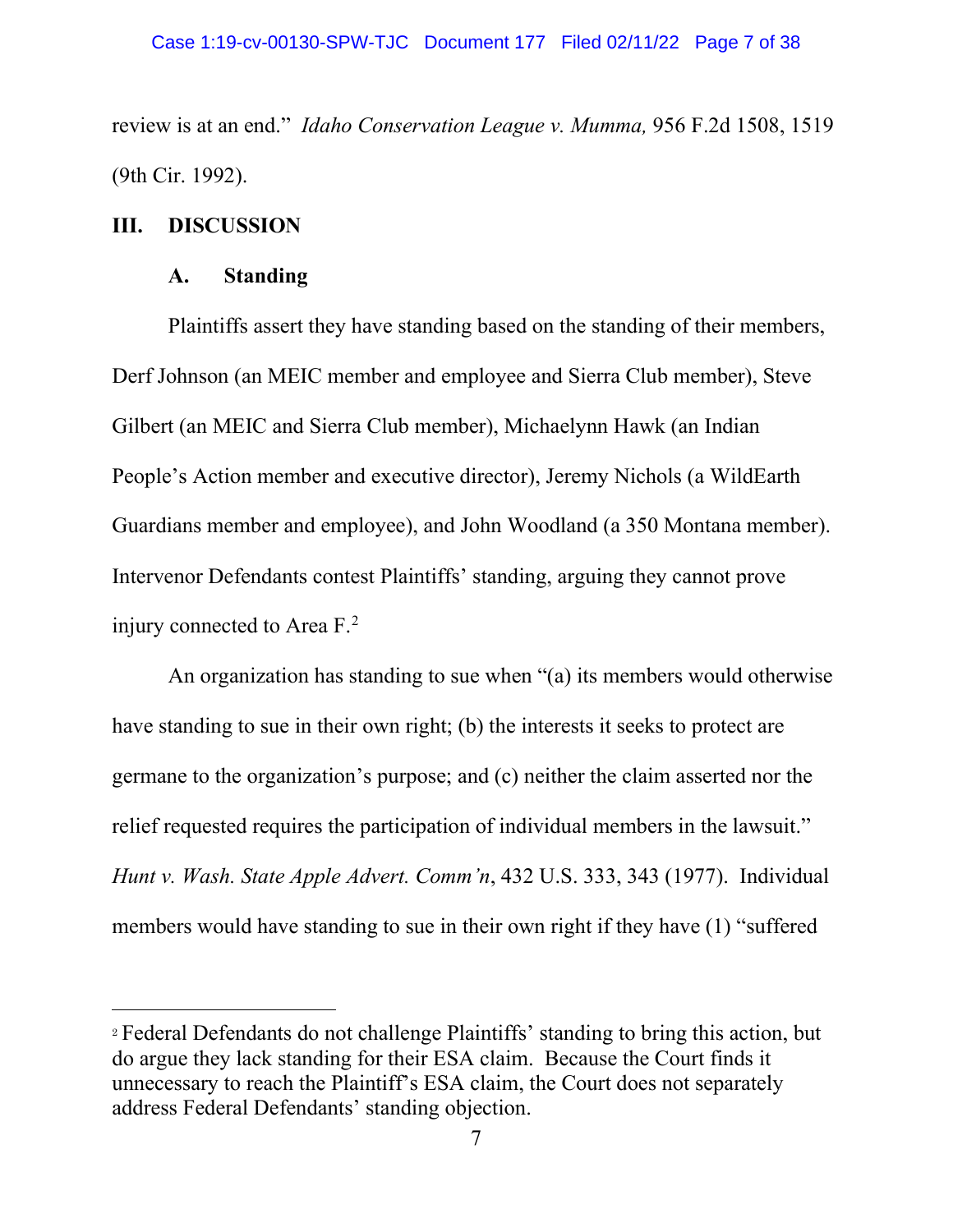an 'injury in fact' that is (a) concrete and particularized and (b) actual or imminent, not conjectural or hypothetical; (2) the injury is fairly traceable to the challenged action of the defendant; and (3) it is likely, as opposed to merely speculative, that the injury will be redressed by a favorable decision." *Friends of the Earth, Inc. v. Laidlaw Envtl. Servs. Inc.*, 528 U.S. 167, 180-81 (2000) (*citing Lujan v. Def. of Wildlife*, 504 U.S. 555, 560 (1992)). "Once plaintiffs seeking to enforce a procedural requirement establish a concrete injury, 'the causation and redressability requirements are relaxed.'" *WildEarth Guardians v. U.S. Dep't of Agric.*, 795 F.3d 1148, 1154 (9th Cir. 2015) (*citing W. Watersheds Project v. Kraayenbrink*, 632 F.3d 472, 485 (9th Cir. 2011)).

The Court finds Plaintiffs MEIC, Sierra Club and WildEarth Guardians have demonstrated sufficient injury to establish standing based on the declarations of Mr. Johnson, Mr. Gilbert and Mr. Nichols.<sup>[3](#page-7-0)</sup> An environmental plaintiff

<span id="page-7-0"></span><sup>&</sup>lt;sup>3</sup> Plaintiffs did not contest Intervenor Defendants' arguments that Ms. Hawk and Mr. Woodland lack standing. The Court finds Ms. Hawk lacks standing because she does not claim a particularized injury in relation to Area F. Ms. Hawk avers that she has lived in Lame Deer and Colstrip, and continues to visit regularly. (Doc. 137-3 at ¶ 5-7.) But she does not state she has viewed or visited the area near Area F. The Court also finds Mr. Woodland lacks standing because he fails to state a concrete plan to return to the affected area. Mr. Woodland states that he visited Colstrip on one occasion, and plans to travel back to the area "within the next few years." (Doc. 137-5 at ¶¶ 7, 10.) Mr. Woodland's assertions of a desire to return to the area someday, without "any specification of *when* the someday will be – do not support a finding of the 'actual or imminent' injury that our cases require." *Defenders of Wildlife*, 504 U.S. at 564 (emphasis in original). Therefore,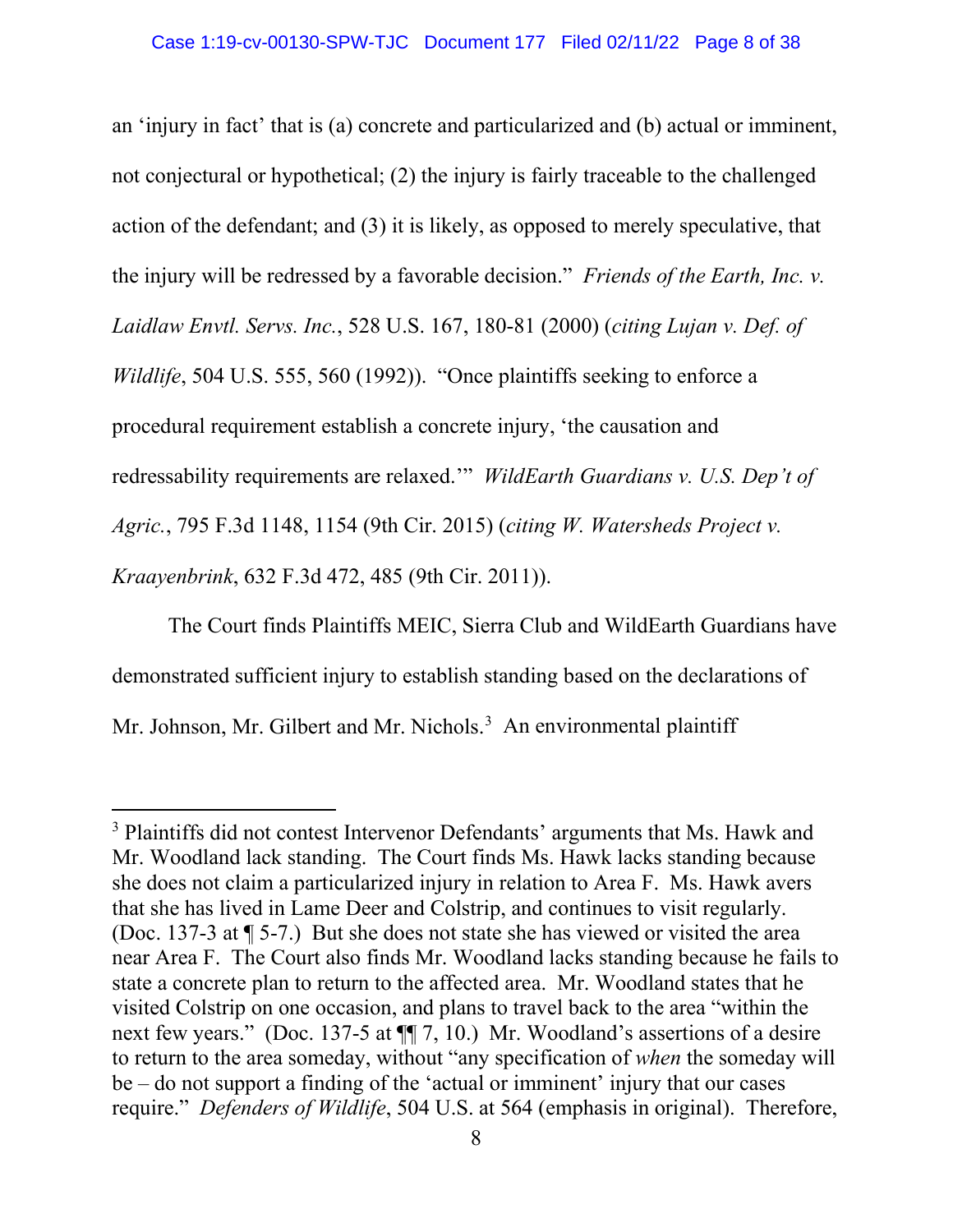### Case 1:19-cv-00130-SPW-TJC Document 177 Filed 02/11/22 Page 9 of 38

"adequately allege[s] injury in fact when they aver that they use the affected area and are persons 'for whom the aesthetic and recreational values of the area will be lessened' by the challenged activity." *Laidlaw*, 528 U.S. at 183. The Court finds Mr. Johnson, Mr. Gilbert, and Mr. Nichols have made that showing here.

Mr. Johnson attests that he has taken numerous trips to the southeastern Montana prairie and forests, and more specifically has regularly visited the Colstrip region and has viewed the proposed Area F expansion area from public roads. (Doc. 137-1 at ¶¶ 6-10.) He further avers that where the Mine is visible, the beauty of the area is "desecrated," and greatly harms his appreciation and enjoyment of the area. (*Id.* at ¶ 10.)

Mr. Gilbert attests that he has a long history of visiting the Colstrip area, and has engaged in activities such as hunting, viewing the countryside while driving through the area, and conducting field work. (Doc. 137-2 at ¶¶ 9-12.) Specifically, Mr. Gilbert states that he has traveled the public roads near Area F and viewed the expansion of strip-mining operations, and has hunted birds five to ten miles downstream from the Mine. (*Id.* at ¶¶ 12, 17.) He states that his aesthetic experience is compromised by the industrial development of the Mine and Power Plant. (*Id.* at ¶ 16.)

Plaintiffs have not demonstrated standing for Plaintiffs Indian People's Action or 350 Montana, and it will be recommended that those Plaintiffs be dismissed.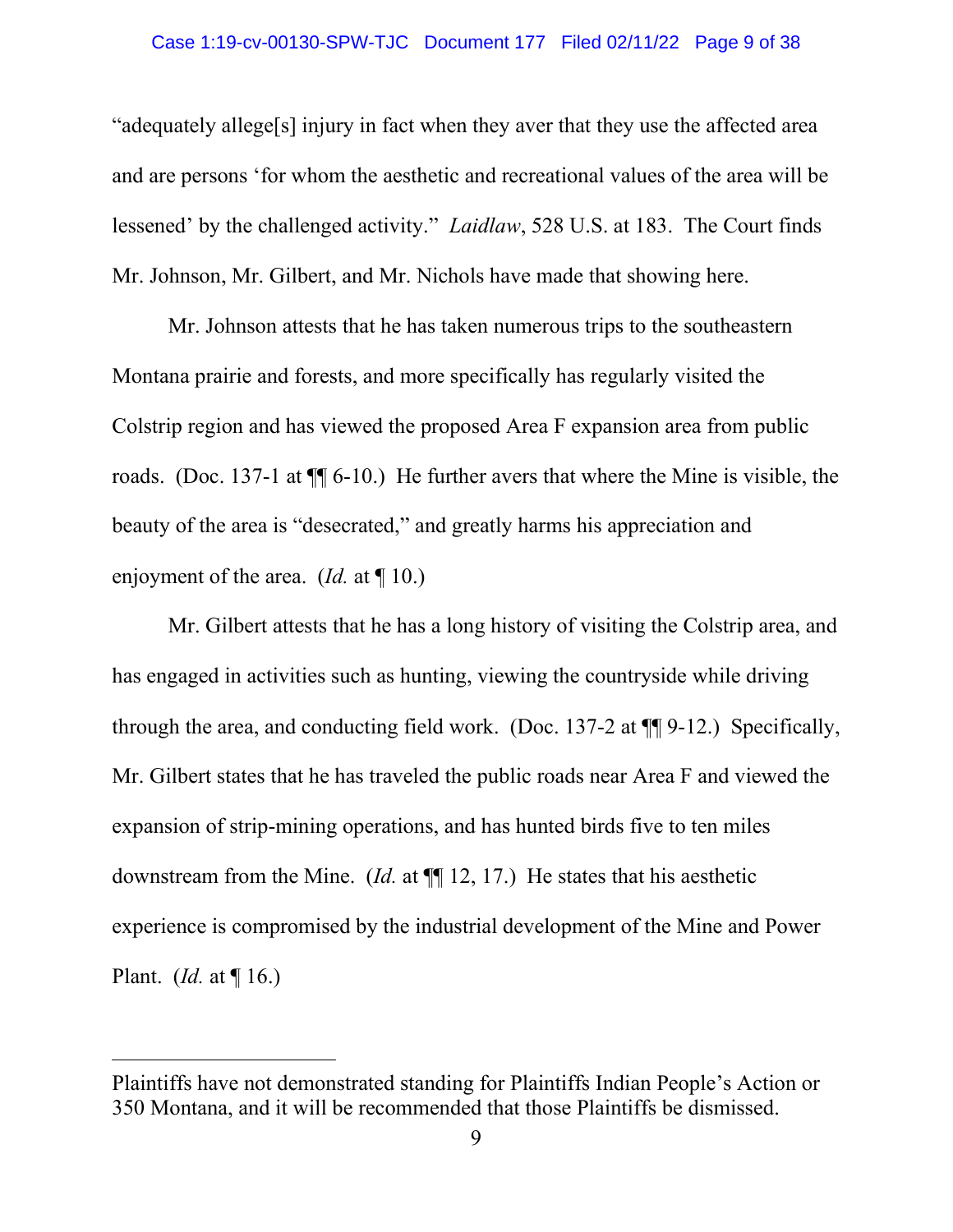### Case 1:19-cv-00130-SPW-TJC Document 177 Filed 02/11/22 Page 10 of 38

Mr. Nichols attests that he has regularly visited the area where the Mine and Area F are located as part of trips to southeast Montana to view wildlife and recreate outdoors. (Doc. 137-4 at ¶¶ 9-10.) Most recently, he hiked on public lands in an area just northwest of the mining operations, and hiked and viewed wildlife on lands south and east of Colstrip. (*Id.*). He states that the sights and sounds of the mining activities diminish his recreation enjoyment of the area. (*Id.* at  $\P\P$  12-14.)

Intervenor Defendants contend Plaintiffs cannot establish standing because their alleged injuries are self-inflicted. Courts have recognized that a person "who goes looking for pollution cannot claim an aesthetic injury in fact from seeing it." *Ctr. for Bio. Diversity v. U.S. Env't Prot. Agency*, 937 F.3d 533, 540 (5th Cir. 2019). But a declarant's environmental activism does not automatically preclude them from fulfilling the requirements for standing. *Ohio Valley Env't Coal., Inc. v. Maple Coal Co.*, 808 F.Supp.2d 868, 879 (S.D. W. Va. 2011). Where a declarant has preexisting connections to an area, their advocacy to protect the area does not defeat standing. *Id.* at 881. To the contrary, a declarant's personal connection to an area, combined with an interest in environmental issues and involvement in an environmental organization may "add[] credence to his assertion that he has suffered injury in fact." *Id.*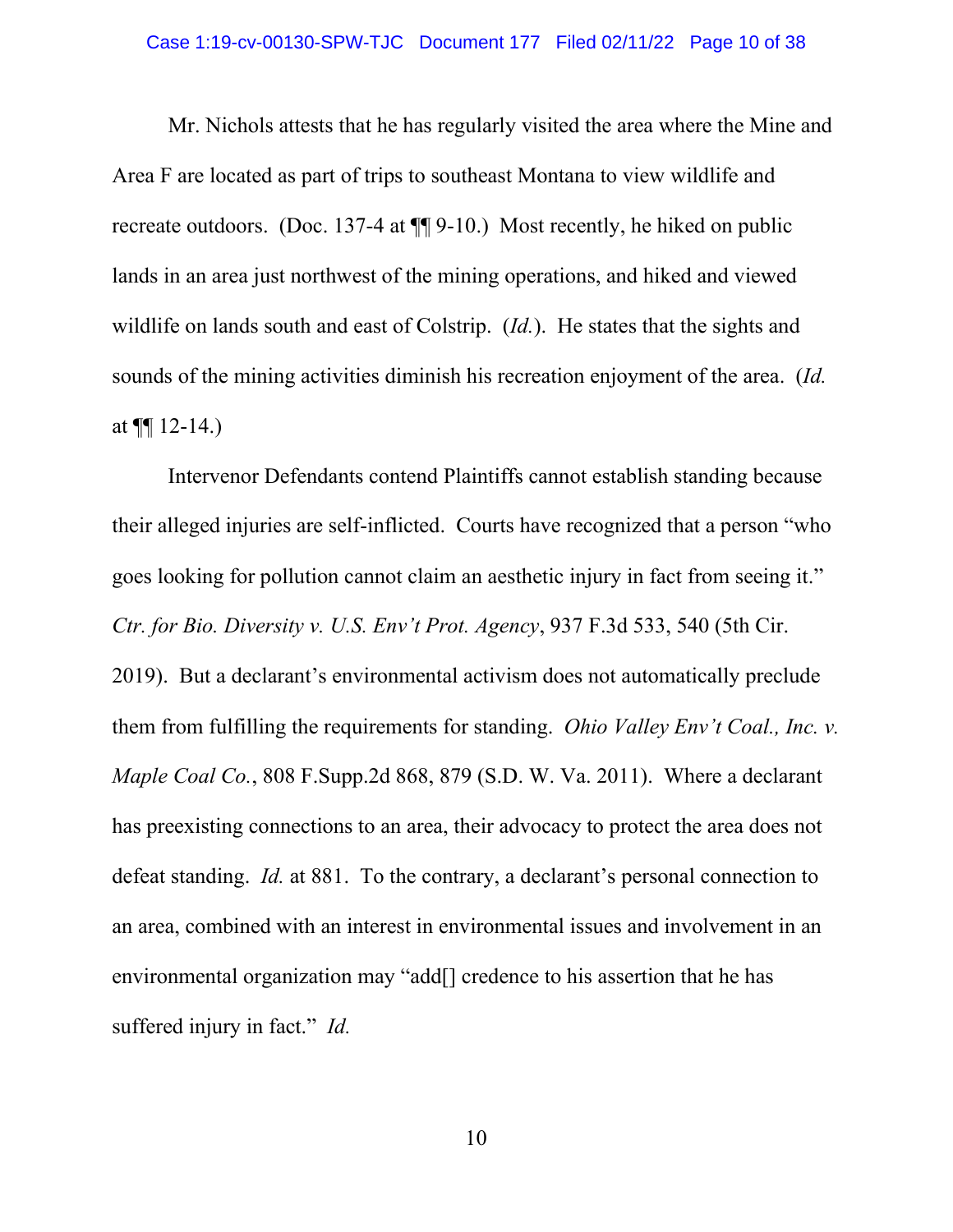In their declarations, Mr. Johnson, Mr. Gilbert, and Mr. Nichols have attested to recreational activities and aesthetic interests in the area around Area F in addition to their involvement with the Plaintiff environmental organizations. (Docs. 137-1 at ¶¶ 6, 10-11; 137-2 at ¶¶ 9, 11-12; 137-4 at ¶¶ 9-10.) Thus, the Court finds this case is distinguishable from *Ctr. for Bio. Diversity*, 937 F.3d 533, where the Fifth Circuit found one of the plaintiffs' members lacked standing because he had been specifically searching for oil spills in the Gulf of Mexico, and *Ohio Valley*, 808 F.Supp.2d 868, where the district court found two of the plaintiffs' members lacked standing because they had no connection to the affected area before the lawsuit.

Intervenor Defendants also argue Mr. Gilbert's declaration fails to state a sufficiently concrete allegation of future use. Although vague assertions of a desire to return to an area "do not support a finding of [] 'actual or imminent' injury," *Defenders of Wildlife*, 504 U.S. at 564, "[r]epeated recreational use itself, accompanied by a credible allegation of desired future use, can be sufficient, even if relatively infrequent, to demonstrate that environmental degradation of the area is injurious to that person." *Ecological Rights Found. v. Pac. Lumber Co.*, 230 F.3d 1141, 1149 (9th Cir. 2000). Here, Mr. Gilbert explains that he is an avid outdoorsman and has made at least annual visits to the area surrounding the Mine over the past four decades. (Doc. 137-2 at ¶¶ 9, 11.) He further states he plans to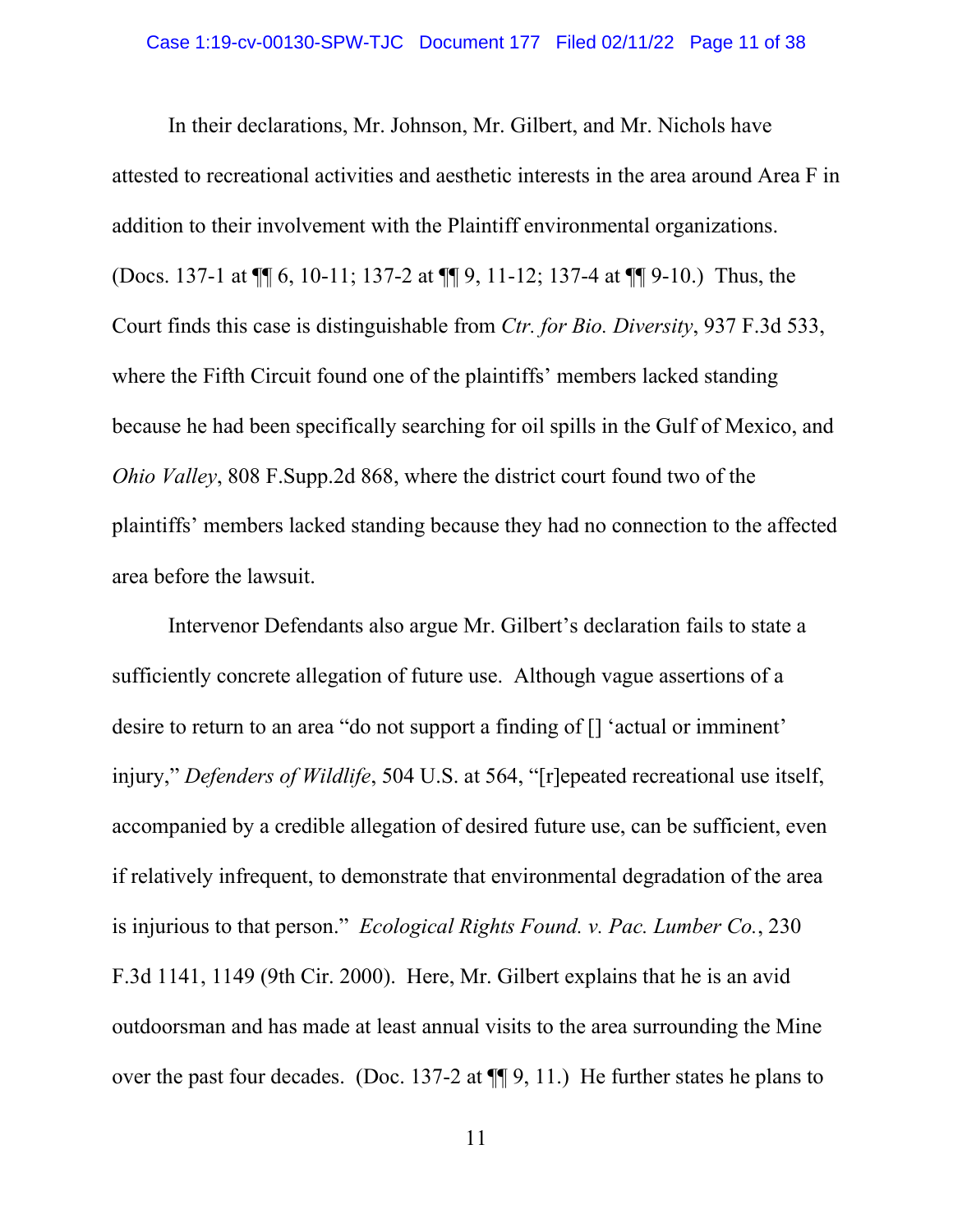### Case 1:19-cv-00130-SPW-TJC Document 177 Filed 02/11/22 Page 12 of 38

continue to visit and recreate in and around East Fork Armells Creek, West Fork Armells Creek, Colstrip, and the Rosebud Mine. (*Id.* at ¶ 17.) The Court finds Mr. Gilbert has stated a sufficiently concrete and credible allegation of future use.

Intervenor Defendants further argue Plaintiffs cannot establish an injury which will be redressed by a favorable decision, because they lack an adequate nexus to Area F. An environmental plaintiff cannot establish standing by merely offering "averments which state only that one of [the organization's] members uses unspecified portions of an immense tract of territory, on some portion of which mining activity has occurred or probably will occur by virtue of the governmental action." *Lujan v. Nat'l Wildlife Fed.*, 497 U.S. 871, 889 (1990). Nevertheless, proximity to the site on which the challenged activity is occurring can be sufficient. *Laidlaw*, 528 U.S. at 181-84; *Cantrell v. City of Long Beach*, 241 F.3d 674, 681 (9th Cir. 2001). In *Laidlaw*, for example, the Supreme Court found the plaintiff had standing where its members lived 20 miles and recreated up to 40 miles away from the facility at issue. *Laidlaw*, 528 U.S. at 181-83. *See also Sierra Club v. Franklin Cty. Power of Ill.*, 546 F.3d 918, 925 (7th Cir. 2008); *Ecological Rights Found.*, 230 F.3d at1148 (noting the injury in fact requirement in environmental cases is not "reducible to inflexible, judicially mandated time or distance guidelines").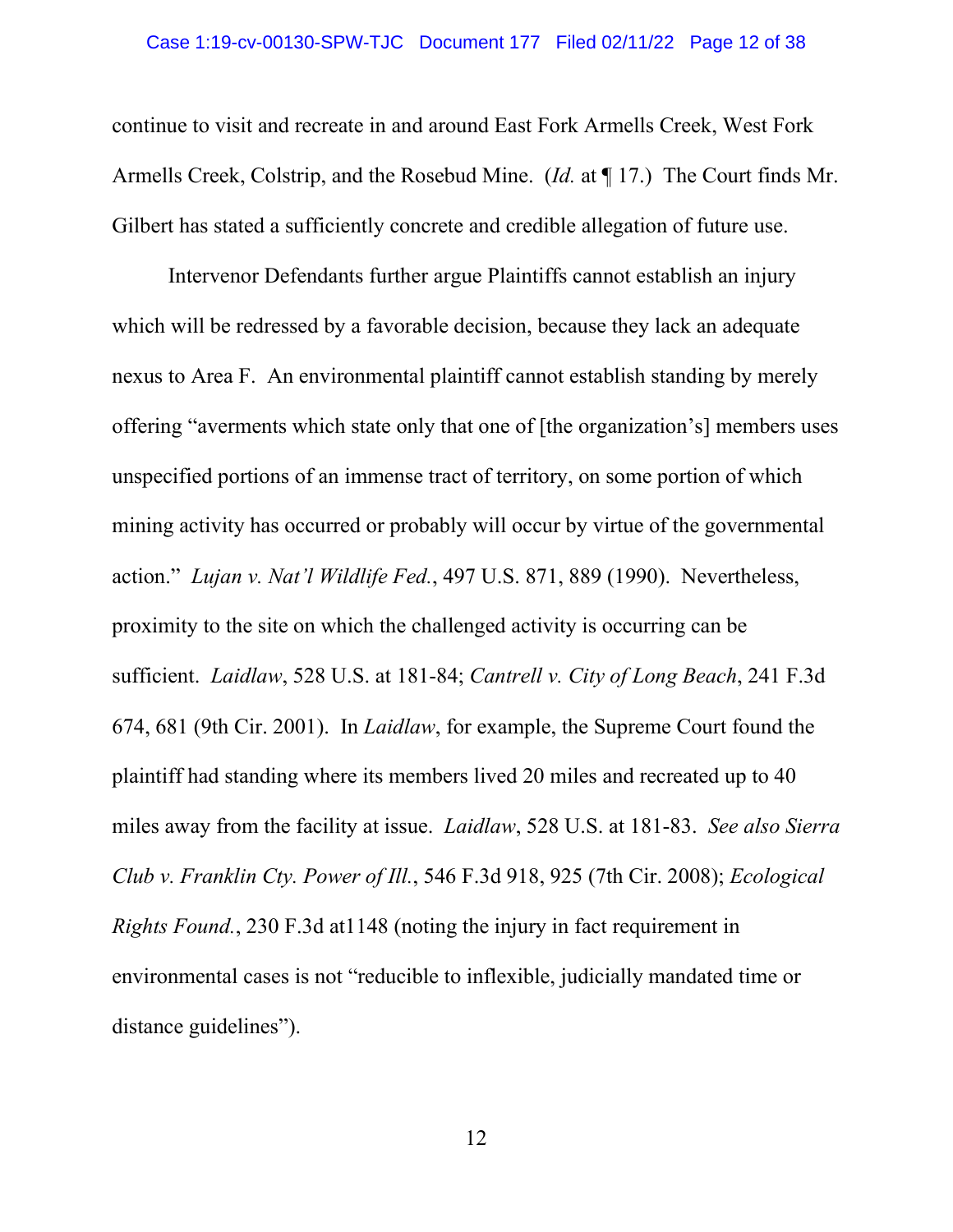Intervenor Defendants assert Mr. Gilbert has not shown that he recreated on or near Area F, but rather only that he rode in a vehicle and viewed parts of Area F from the road. But where "an area can be observed and enjoyed from adjacent land, plaintiffs need not physically enter the affected area to establish an injury in fact." *Cantrell*, 241 F.3d at 681. *See also Sierra Club v. Jewell*, 764 F.3d 1, 6 (D.C. Cir. 2014) (finding the plaintiffs "possess interests in observing the landscape from surrounding areas, for instance, or in enjoying the Battlefield while on public roads").

Intervenor Defendants also challenge Mr. Nichols standing because he lives over 500 miles away from the Mine. The fact Mr. Nichols lives in Colorado, however, does not automatically defeat his standing. "An environmental plaintiff need not live nearby to establish a concrete injury[.]" *Cantrell*, 241 F.3d at 680; *Ecological Rts. Found.*, 230 F.3d at 1149 ("[A] person who uses an area for recreational purposes does not have to show that he or she lives particularly nearby to establish an injury-in-fact due to possible or feared environmental degradation."). Here, Mr. Johnson, Mr. Gilbert and Mr. Nichols aver to visiting and recreating in the area near the Mine and viewing Area F. The Court finds their declarations demonstrate an adequate nexus to the affected area to show injury in fact.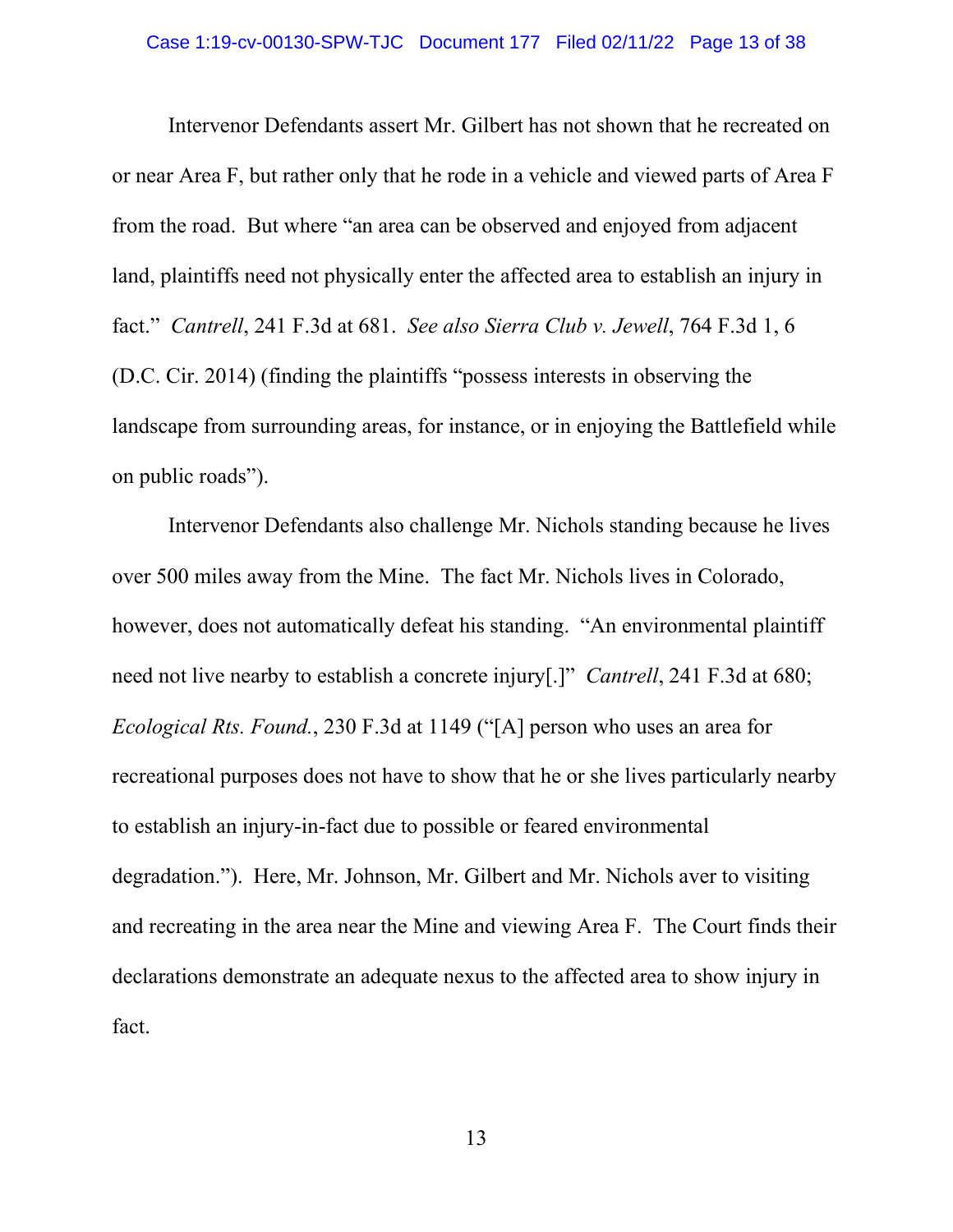Accordingly, the Court finds MEIC, Sierra Club, and WildEarth Guardians have standing because Mr. Johnson, Mr. Gilbert and Mr. Nichols' declarations adequately demonstrate their personal stake in this controversy.

# **B. Cumulative Impacts to Surface Water**

Plaintiffs first argue OSM failed to take a hard look at cumulative impacts to surface waters. Plaintiffs contend OSM provided only a perfunctory and qualitative statement about generalized impacts to surface water, rather than conducting a detailed and quantified analysis. Federal Defendants counter that OSM has discretion in how to organize and present information in the EIS, and that the required hard look at cumulative effects can be found in the direct and indirect effects analysis. Intervenor Defendants argue the cumulative effects analysis is adequate because the necessary quantitative analysis can be found in MDEQ's Cumulative Hydrological Impact Assessment ("CHIA") and water quality modeling.

A "hard look" under NEPA requires consideration of both foreseeable direct and indirect effects, as well as cumulative impacts. *Idaho Sporting Congress*, 305 F.3d at 973. A cumulative impact "is the impact on the environment which results from the incremental impact of the action when added to other past, present, and reasonably foreseeable future actions . . . . Cumulative impacts can result from individually minor but collectively significant actions taking place over a period of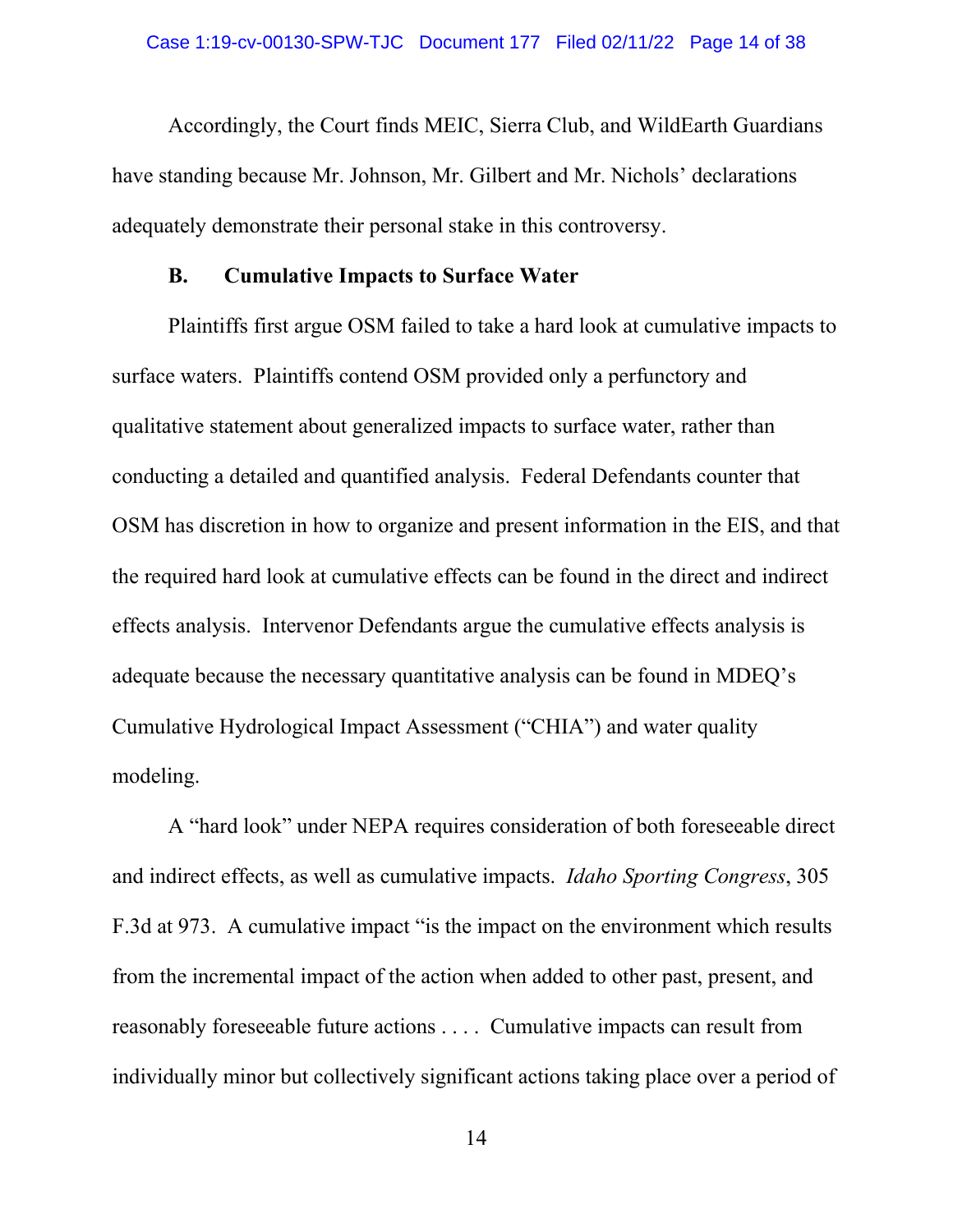time." 40 C.F.R. § 1508.7. A direct effect is "caused by the action and occur[s] at the same time and place." 40 C.F.R. § 1508.8(a). Indirect effects "are caused by the action and are later in time or farther removed in distance, but are still reasonably foreseeable." 40 C.F.R. § 1508.8(b).

Ninth Circuit case law is clear – to properly consider cumulative impacts, "some quantified or detailed information is required." *Neighbors of Cuddy Mountain v. U.S. Forest Serv.*, 137 F.3d 1372, 1379 (9th Cir. 1998). The cumulative impact analysis "must be more than perfunctory; it must provide a useful analysis of the cumulative impacts of past, present, and future projects." *Klamath-Siskiyou Wildlands Ctr. v. Bureau of Land Mgmt.*, 387 F.3d 989, 994 (9th Cir. 2004). "Without such information, neither the courts nor the public, in reviewing the [agency's] decisions, can be assured that the [agency] provided the hard look that it is required to provide." *Cuddy Mountain*, 137 F.3d at 1379.Thus, conclusory presentations or "general statements about possible effects and some risk do not constitute a hard look absent a justification regarding why more definitive information could not be provided." *Id.* at 993, 995. *See also Bark v. United States Forest Serv.*, 958 F.3d 865 (9th Cir. 2020) (finding cumulative impacts analysis insufficient where there was no attempt to quantify cumulative impacts, but only "conclusory statements, based on 'vague and uncertain analysis").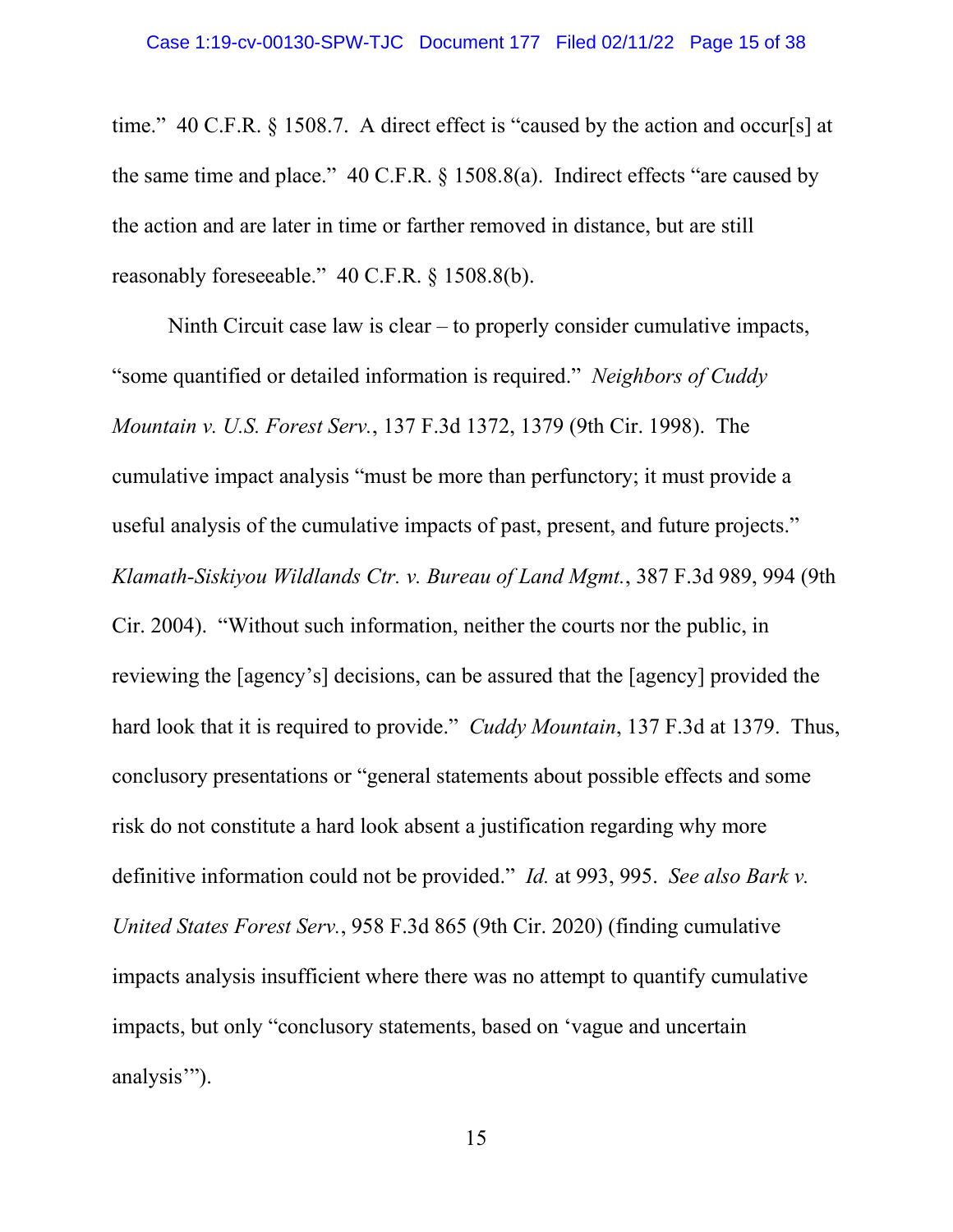Here, although the EIS discusses cumulative impacts, it fails to provide the detailed, quantified analysis required to satisfy NEPA. The EIS listed multiple actions that would cumulatively affect surface water. (A.R. 116-31106-08.) But "simply listing all relevant actions is not sufficient" for cumulative impacts analysis. *Great Basin Res. Watch v. Bureau of Land Mgmt.*, 844 F.3d 1095, 1104- 05 (9th Cir. 2016). Rather than provide a meaningful analysis of the identified actions, the EIS set forth the following three-sentence conclusion:

The Proposed Action would contribute long-term cumulative impacts on surface water hydrology that would range from minor to major. This would occur due to changes in stream and spring flows, loss of springs, loss of ponds or reduction in water supple to ponds, and changes in the hydrologic balance. The Proposed Action would contribute short-term and long-term adverse cumulative impacts on surface water quality due to backfilling with spoil, surface disturbances, and changes in the hydrologic balance that would range from minor to major.

# (A.R. 116-31108.)

This general, qualitative statement falls short. Stating, without elaboration, that cumulative impacts to surface water "would range from minor to major" is akin to the "general statements about possible effects and some risk" that the Ninth Circuit has consistently held to be insufficient to constitute a hard look. *Klamath-Siskiyou*, 387 F.3d at 995; *Cuddy Mountain*, 137 F.3d at 1380. Further, the EIS did not offer any justification for why more detailed information could not be provided. *Cuddy Mountain*, 137 F.3d at 1380. Indeed, as Plaintiffs point out,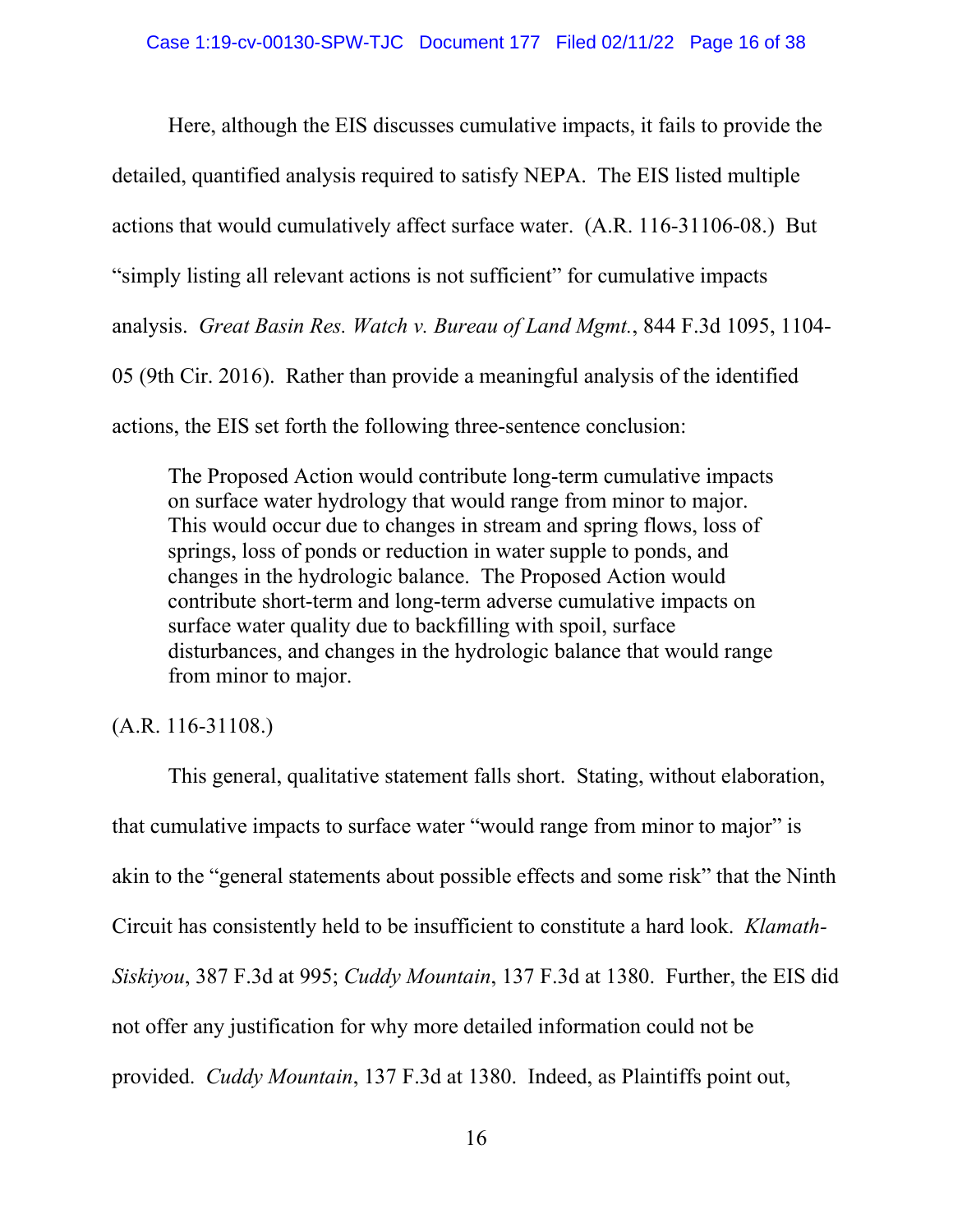### Case 1:19-cv-00130-SPW-TJC Document 177 Filed 02/11/22 Page 17 of 38

OSM's own staff recognized the deficiency in the cumulative impacts analysis and pointed out that OSM had access to data necessary to conduct a thorough analysis. (A.R. 1138-142973; 1138-142981.)

Federal Defendants correctly note that OSM has discretion in how to organize and present information in the EIS. *Mont. Wilderness Ass'n v. Connell*, 725 F.3d 988, 1002 (9th Cir. 2013). But the manner in which OSM organized and presented the information in the EIS is not the problem. Rather, the problem is the lack of substance. *Id.* ("Whether [the agency] complied with NEPA [] turns on the *substance* of the FEIS rather than its form[.]") (emphasis in original). Further, contrary to Federal Defendants' argument, the discussion of direct and indirect impacts on surface water contained elsewhere in the EIS is not a substitute for a meaningful cumulative impacts analysis. *Idaho Sporting Congress*, 305 F.3d at 973 (NEPA requires analysis of both cumulative impacts and direct and indirect effects); 40 C.F.R. §§ 1508.7; 1508.8(a).

Intervenor Defendants' argument that the CHIA can save the EIS's cumulative effects analysis is similarly unavailing. The CHIA was prepared by the MDEQ as part of its permitting process to comply with the Montana Strip and Underground Mine Reclamation Act. It determined whether the proposed mining operations "are designed to prevent material damage to the hydrologic balance outside the permit area." (A.R. 116-030440.) As stated in the EIS, "material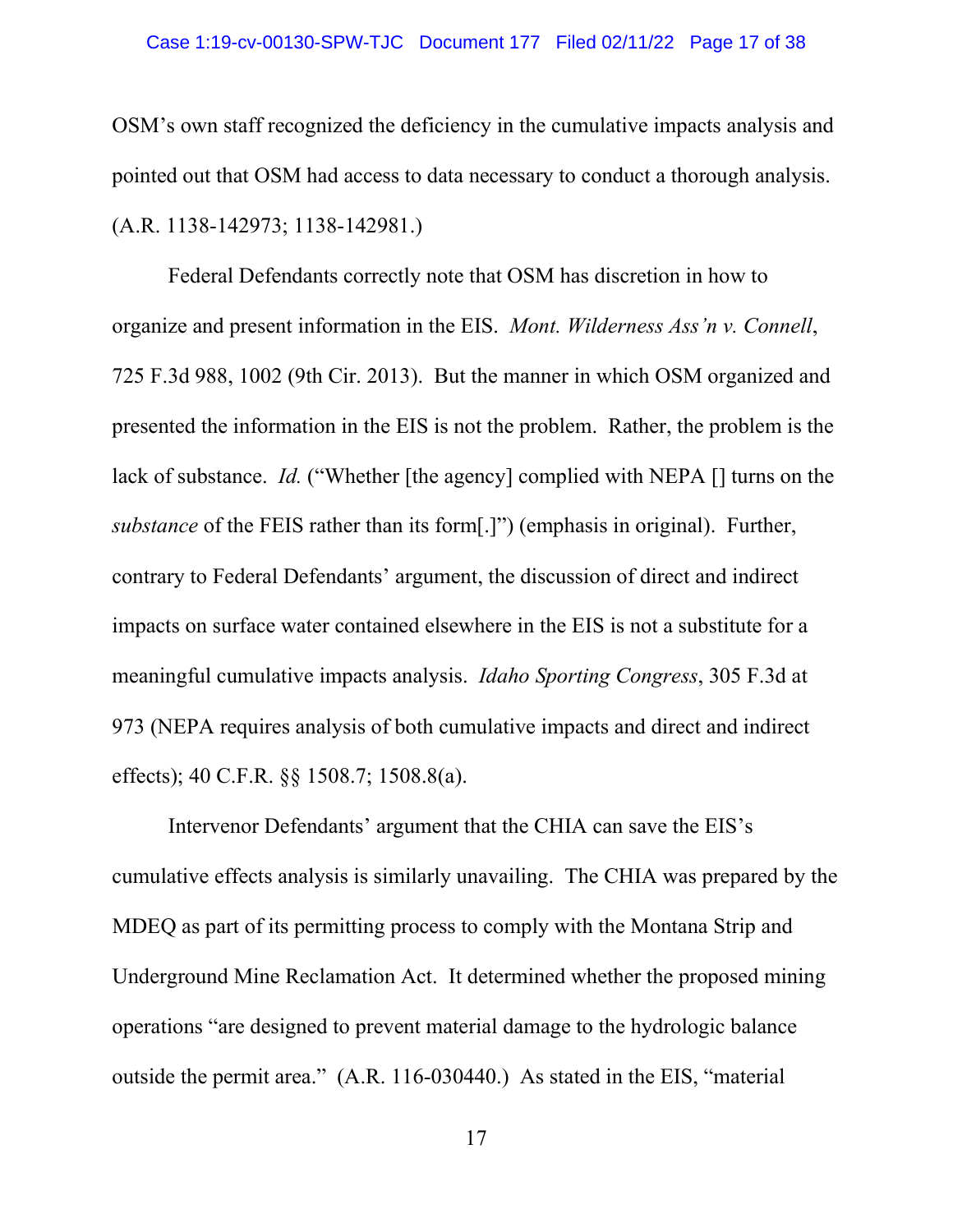damage is not assessed in this EIS, which has been prepared to comply with MEPA and NEPA." *Id.* Thus, the CHIA involved a review to comply with Montana permitting law, not to satisfy NEPA's cumulative impacts analysis. It is not a NEPA document. *South Fork Band Council of W. Shoshone of Nev. v. U.S. Dep't of Interior*, 588 F.3d 718, 726 (9th Cir. 2009) ("A non-NEPA document – let alone one prepared and adopted by a state government – cannot satisfy a federal agency's obligations under NEPA"). The EIS also did not incorporate or tier to the CHIA, which is dated after the issuance of the EIS. Nor could it have properly done so; "[a] NEPA document cannot tier to a non-NEPA document." *Klamath-Siskiyou*, 387 F.3d at 998, citing *Kern v. Bureau of Land Mgmt.*, 284 F.3d 1062, 1073 (9th Cir. 2002 (holding that "tiering to a document that has not itself been subject to NEPA review is not permitted").

Accordingly, the Court finds OSM failed to take a "hard look" at cumulative impacts to surface waters.

### **C. Greenhouse Gas Analysis**

Next, Plaintiffs assert OSM's analysis of greenhouse gas emissions violated NEPA. Plaintiffs do not dispute that OSM sufficiently disclosed greenhouse gas emission, nor do they challenge OSM's use of the proxy methodology as a means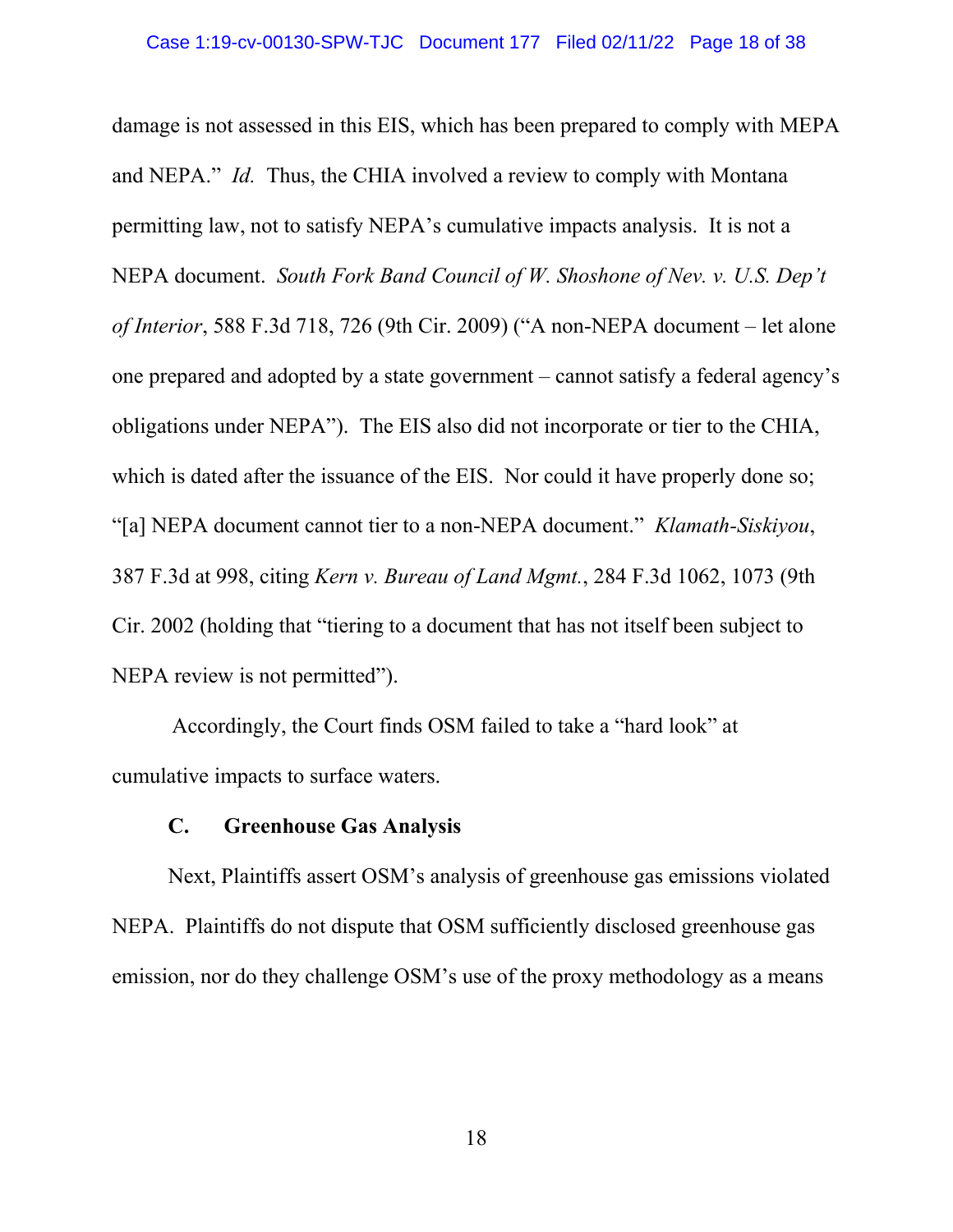to disclose greenhouse gas impacts.<sup>[4](#page-18-0)</sup> Rather, Plaintiffs argue OSM presented a skewed socioeconomic analysis as it relates to greenhouse gas emissions. Plaintiffs argue OSM touted the socioeconomic benefits of the mine expansion, but failed to account for its associated socioeconomic costs. Plaintiffs argue it was arbitrary and capricious for OSM to ignore scientific tools, such as the Social Cost of Carbon Protocol ("SCC"), to monetize the harm from greenhouse gas emissions. Defendants counter that because cost-benefit analyses are not required by NEPA, OSM was not required to monetize greenhouse gas impacts, and OSM's choice of methodology is entitled to deference.

Defendants are correct that NEPA does not require a cost-benefit analysis. *Mont. Envtl. Info. Ctr. v. U.S. Office of Surface Mining (MEIC)*, 274 F.Supp.3d 1074, 1096 (D. Mont. 2017); *High Country Conservation Advocates v. U.S. Forest Serv.*, 52 F.Supp.3d 1174, 1191 (D. Colo. 2014). But "when an agency chooses to quantify the socioeconomic benefits of a proposed action, it would be arbitrary and capricious for the agency to undervalue the socioeconomic costs of that plan by failing to include a balanced quantification of those costs." *WildEarth Guardians* 

<span id="page-18-0"></span><sup>&</sup>lt;sup>4</sup> It is generally reasonable for an agency to use the proxy methodology as a means to disclose greenhouse gas impacts. *See e.g. W. Org. of Res. Councils v. BLM (WORC)*, 2018 WL 1475470, \*14 (D. Mont. Mar. 26, 2018) (holding BLM's use of the proxy method was reasonable); *WildEarth Guardians v. Jewell*, 2017 WL 3442922, \*12 (D. N.M. Feb. 16, 2017) (holding OSM satisfied its obligation to consider greenhouse gas effects by using the predicted volume of greenhouse gas emissions as a proxy for assessing potential climate change impacts).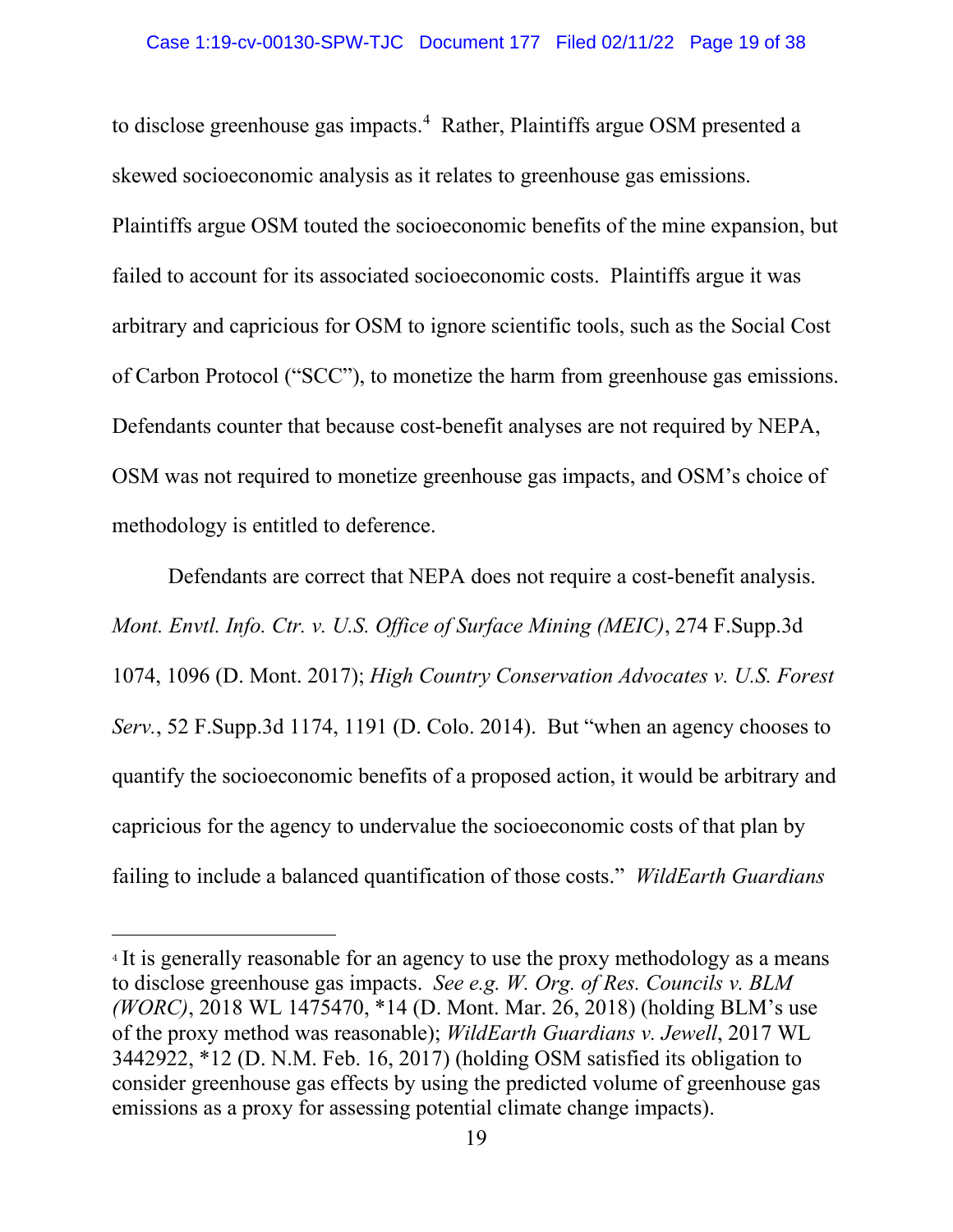*v. Bernhardt*, 2021 WL 363955, \*9 (D. Mont. Feb. 3, 2021). Thus, if an agency elects to quantify the benefits of a proposed action, it must also quantify the costs, or offer non-arbitrary reasons for its decision not to do so. *Id.*; *High Country*, 52 F.Supp.3d at 1191-92.

The SCC Protocol is a tool agencies can use to quantify costs associated with greenhouse gas emissions. *Mont. Envtl. Info. Ctr. v. U.S. Office of Surface Mining*, 274 F.Supp.3d 1074, 1095 (D. Mont. 2017). The SCC Protocol "attempts to value in dollars the long-term harm done by each ton of carbon emitted." *Sierra Club v. Fed. Energy Reg. Comm'n*, 867 F.3d 1357, 1375 (D.C. Cir. 2017). Courts do not mandate the use of the SCC Protocol. *Utah Physicians for Healthy Envir. v. U.S. Bureau of Land Mgmt.*, 528 F.Supp.3d 1222, 1231 (D. Utah 2021); *WildEarth Guardians v. Zinke*, 2019 WL 2404860, \*12 n. 7 (D. Mont. Feb. 11, 2019), report and recommendation adopted by *WildEarth Guardians*, 2021 WL 363955 at \*8-10. Nevertheless, when an agency quantifies the economic benefits of a proposed action, courts do consider whether the agency provided reasoned explanations for declining to use the SCC Protocol. *High Country*, 52 F.Supp.3d at 1191-92 ("The agencies, of course, might have been able to offer non-arbitrary reasons why the [SCC] protocol should not have been included in the FEIS. They did not."); *WildEarth Guardians v. Zinke*, 368 F.Supp.3d 41, 78-79 (D. D.C. 2019); *Utah Physicians*, 528 F.Supp.3d at 1231.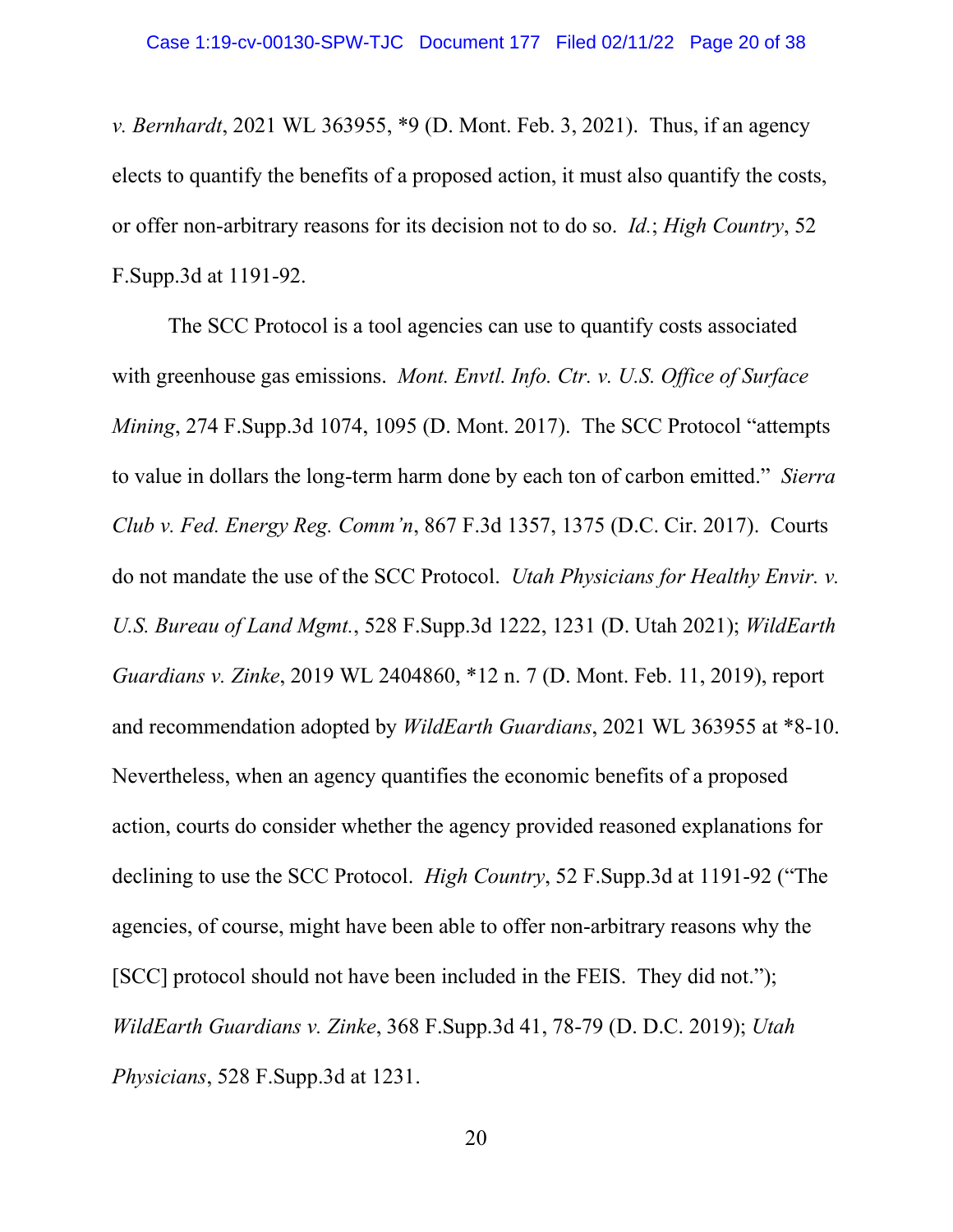The Court agrees with Plaintiffs that OSM's analysis of greenhouse gas emissions was arbitrary and its record justifications for not using the SCC Protocol lack merit.<sup>5</sup> Defendants assert NEPA does not require a cost-benefit analysis, and OSM did not undertake one here.<sup>[6](#page-20-1)</sup> Defendants contend OSM's discussion of socioeconomic conditions in the EIS was not a partial cost-benefit analysis, because there is a difference between discussing economic impacts and discussing economic benefits. But "[t]his is distinction without difference where, as here, the economic benefits of the action were quantified while the costs were not." *MEIC*, 274 F.Supp.3d at 1096, n.9. Further, the EIS expressly identified the increased economic activity as a "benefit" in its statement of "Purpose, Need, and Benefits." (A.R. 116-030400.)

<span id="page-20-0"></span><sup>&</sup>lt;sup>5</sup> The Court will only discuss the reasons OSM provided in the EIS for not using the SCC Protocol because Defendants' "post-hac rationalizations . . . are irrelevant to the question of whether the agencies complied with NEPA at the time they made their respective decisions." *High Country*, 52 F.Supp.3d at 1192.

<span id="page-20-1"></span> $6$  It appears OSM has abandoned the three other justifications it set forth in the EIS for not using the SCC Protocol, as Federal Defendants do not counter Plaintiffs' arguments in this respect. To the extent they remain at issue, however, the Court finds they lack merit. First, it is irrelevant the SCC Protocol was "originally developed" for rulemakings. *High Country*, 52 F.Supp.3d at 1190, 1192. Next, the prior Administration's decision to withdraw the SCC Protocol is not a valid basis to reject its scientific methodology. *WildEarth Guardians*, 2021 WL 363955 at \*9. Finally, OSM's argument that in order for the SCC Protocol to provide any meaningful insight, the broader benefits of coal production would have to be considered, has previously been rejected by this Court. *WildEarth Guardians*, 2019 WL 2404860 at \*12.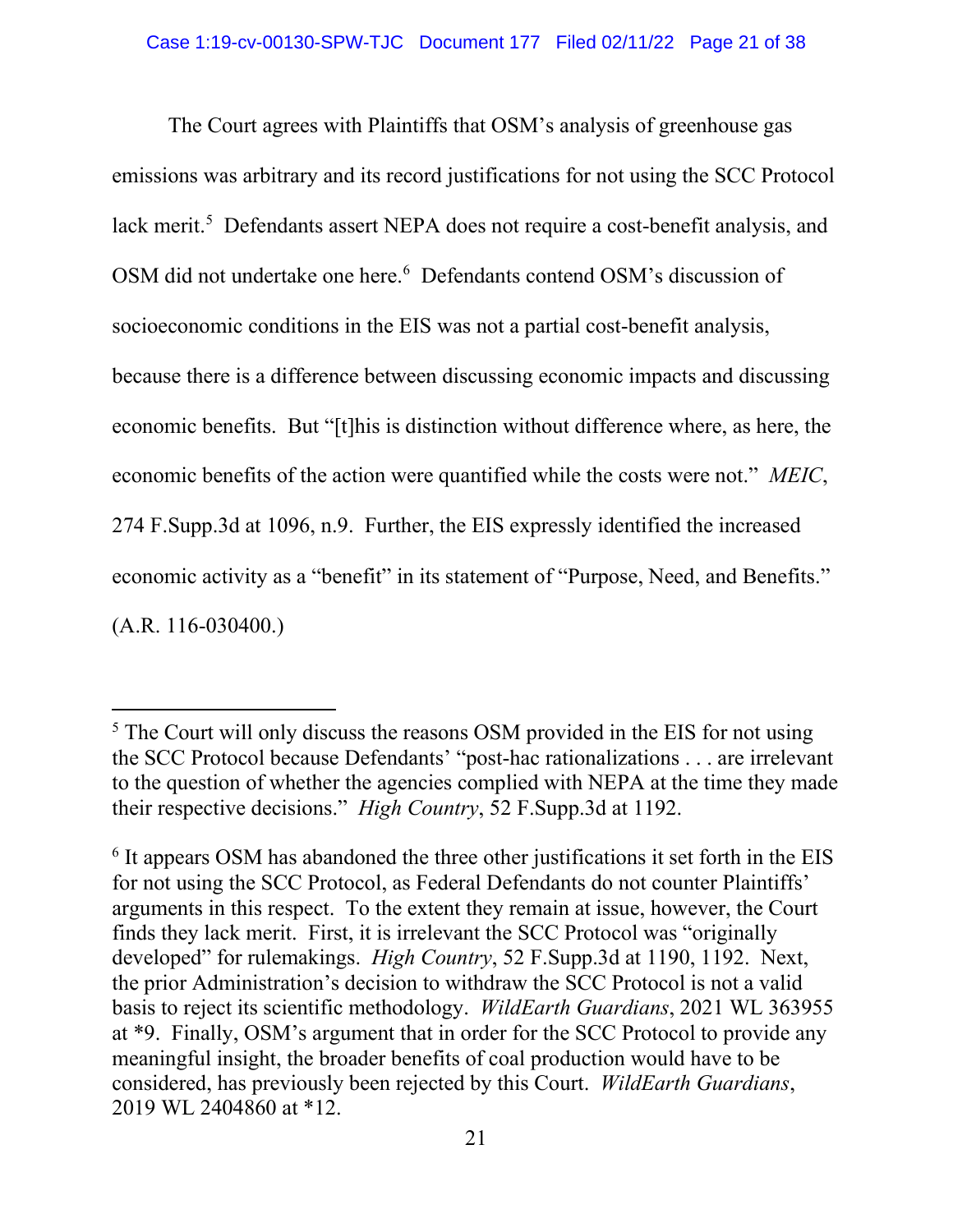In its analysis here, OSM clearly quantified the socioeconomic benefits of the proposed mine expansion. The EIS identified several "benefits" of the mine expansion, including "continued employment," "ongoing tax base . . . to federal, state, and local governments," "ongoing royalty payments," and "continued support to local businesses." (A.R. 116-030400.) Then, OSM went on to catalogue and quantify, in detail, various aspects of the economic benefits of the mine expansion.<sup>[7](#page-21-0)</sup> (A.R. 116-031018-26.) Accordingly, the Court finds OSM quantified the benefits of the mine expansion without providing a balanced quantification of the costs, or at least a reasonable justification for failure to do so.

Intervenor Defendants urge the Court to find OSM adequately justified its decision not to use the SCC Protocol because of the variability in the Protocol's calculations. But the fact the SCC Protocol is expressed in a range of values is not necessarily a valid reason to decline to quantify the costs of greenhouse gas emissions altogether. *See High Country*, 52 F.Supp.3d at 1192 (noting that although there is a wide range of estimates about the social cost of greenhouse gas

<span id="page-21-0"></span><sup>7</sup> This case is distinguishable from *WildEarth Guardians*, 368 F.Supp.3d at 78-79, where the BLM's discussion of socioeconomic benefits was "abbreviated and involved little quantification." For example, the EA at issue in that case noted "the State of Wyoming receives a percentage of the Federal oil and gas lease sale receipts" but did not calculate "the dollar value of that percentage." *Id.* at 78. Whereas, here, the EIS contained several detailed tables setting forth specific dollar amounts associated with projected revenues from the mine expansion. (A.R. 116-031022-26.)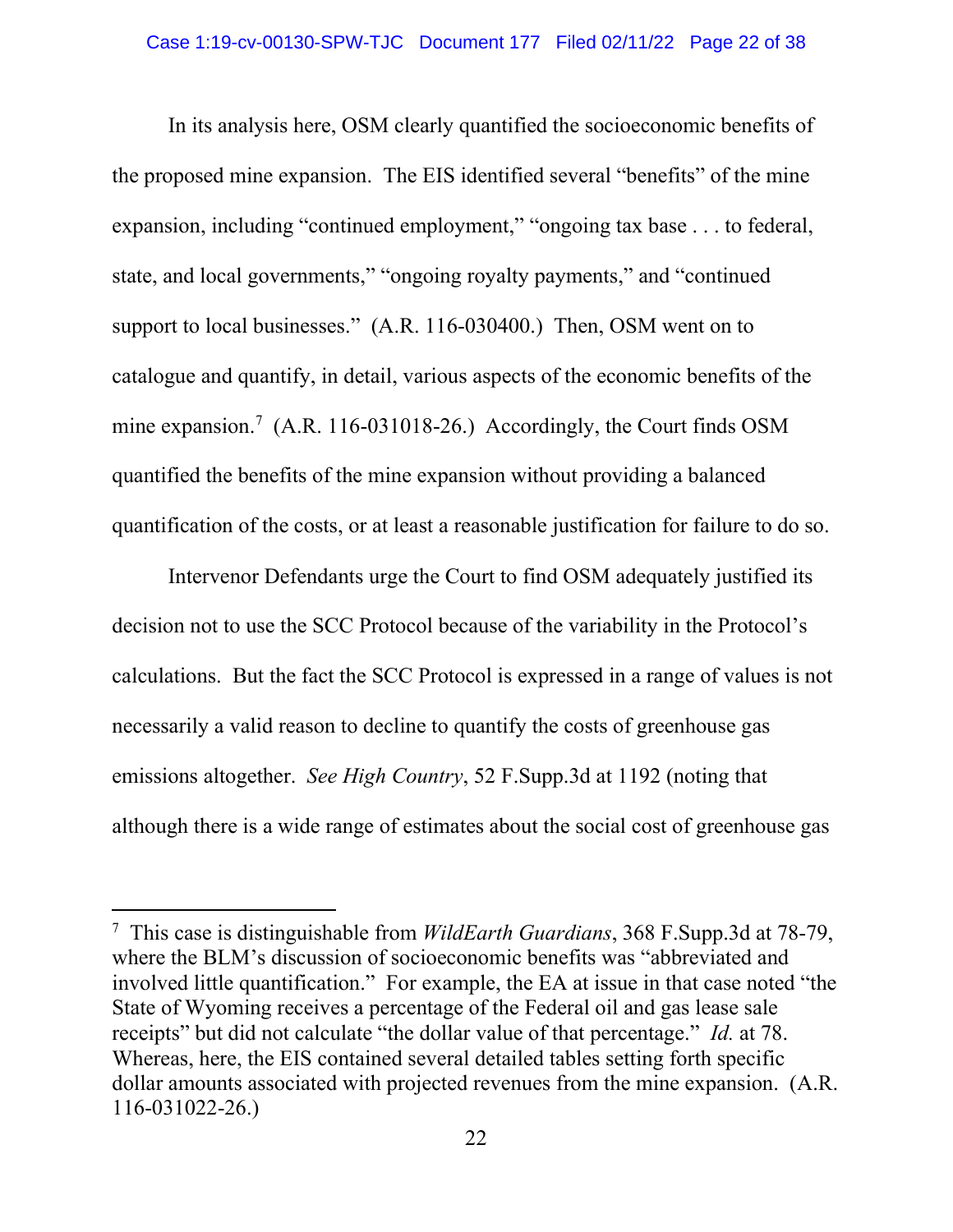emissions, it was arbitrary for the agencies to decide not to quantify the costs at all because the "agencies effectively zeroed out the cost"); *Ctr. for Bio. Diversity v. Nat'l Highway Traffic Safety Admin.*, 538 F.3d 1172, 1200 (9th Cir. 2008) (rejecting uncertainty argument as arbitrary and capricious because "while the record shows that there is a range of values, the value of carbon emissions reduction is certainly not zero"). *But see 350 Mont. v. Bernhardt*, 443 F.Supp.3d 1185, 1196 (D. Mont. 2020), *appeal docketed*, No. 20-35411 (9th Cir. May 13, 2020).

Nevertheless, even assuming OSM could justify its decision not to use a particular tool – i.e., the SCC Protocol – the EIS fails to demonstrate why OSM could not present a balanced quantitative analysis of the economic costs of greenhouse gas emissions. *See Utah Physicians*, 528 F.Supp.3d at 1231-32 (finding that even though the BLM cited adequate reasons for not using the SCC Protocol, the BLM's "treatment of GHGs and their costs is still problematic" because the EIS failed to "paint a clear picture for decisionmakers and the public of the impacts of the GHGs that will result from the project.").

Accordingly, the Court finds OSM failed to take a "hard look" at the costs of greenhouse gas emissions.

 $//$ 

/ / /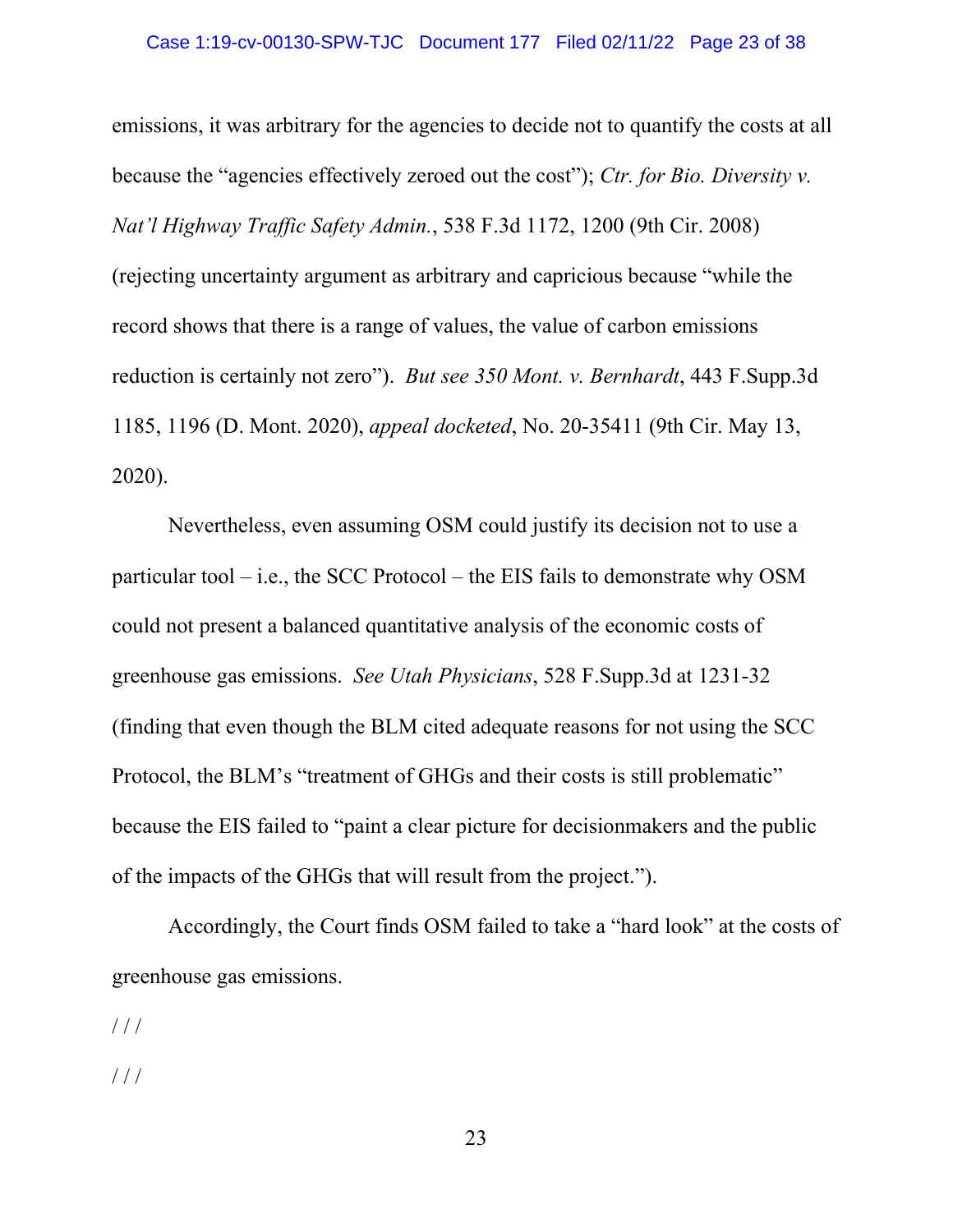### **D. Water Withdrawals from the Yellowstone River - NEPA**

Plaintiffs argue OSM violated NEPA by refusing to consider the impacts of water withdrawals from the Yellowstone River that are required for coal combustion. Defendants counter that water withdraws from the Yellowstone River were properly excluded from the indirect effects analysis because the Colstrip Power Plant's use of river water is beyond the scope of Area F impacts.

Under NEPA, agencies must consider indirect effects of the proposed action, which are effects that "are caused by the action and are later in time or farther removed in distance, but are still reasonably foreseeable." 40 C.F.R. § 1508.8(b). "Indirect effects may include . . . related effects on air and water and other natural systems, including ecosystems." *Id.* NEPA does not require agencies to examine everything for which a proposed action could conceivably be a but-for cause. *Dep't of Transp. v. Public Citizen*, 541 U.S. 752, 767 (2004). But NEPA does require agencies to consider indirect effects that are reasonably foreseeable. *Presidio Golf Club v. Nat'l Park Serv.*, 155 F.3d 1153, 1163 (9th Cir. 1998); *Public Citizen*, 541 U.S. at 767 ("NEPA requires 'a reasonably close causal relationship' between the environmental effect and the alleged cause," which is analogous "to the 'familiar doctrine of proximate cause from tort law.'").

Impacts from coal combustion and coal transportation, for example, are reasonably foreseeable indirect effects of coal mining that must be considered. *See*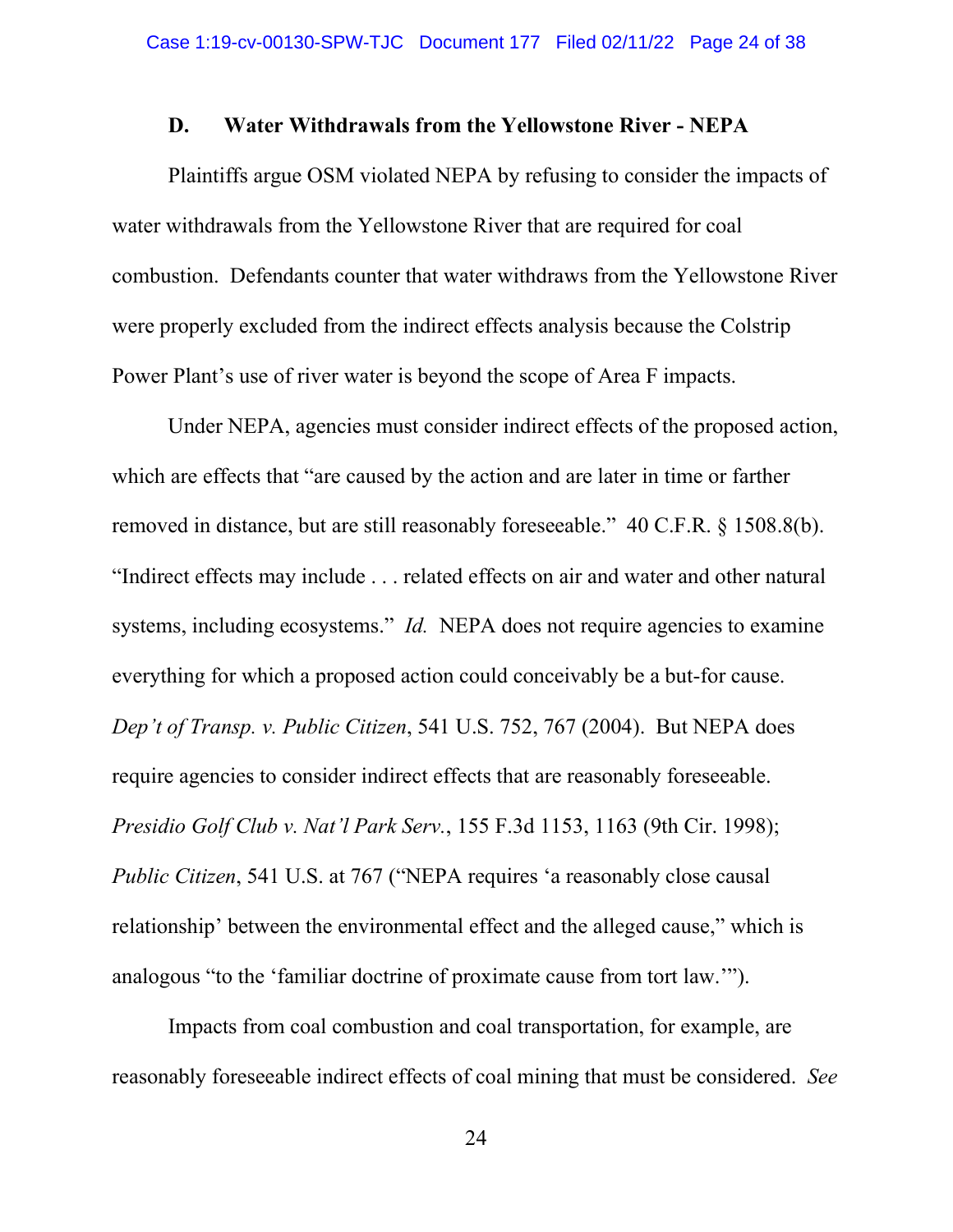*e.g., WildEarth Guardians*, 2021 WL 363955 at \*5-10; *MEIC*, 274 F.Supp.3d at 1091-99. Plaintiffs contend that the withdrawals from the Yellowstone River are likewise reasonably foreseeable effects that OSM should have considered. Defendants counter that case law only requires analysis of downstream emissions of coal combustion, not other impacts related to power plant operations. But the test for determining whether an impact must be considered is reasonable foreseeability. Thus, while courts have found combustion emissions are a reasonably foreseeable indirect effect of mining, combustion is not the only foreseeable effect. *See e.g.*, *WildEarth Guardians*, 2021 WL 363955 at \*5-6 (finding effects of coal trains were reasonably foreseeable); *MEIC*, 274 F.Supp.3d at 1091-93 (same); *350 Mont.*, 443 F.Supp.3d at 1195 (finding risk of train derailments was reasonably foreseeable).

In this case, the operations of the Mine and the Power Plant are intricately connected. The Mine is the sole source of coal for the Power Plant. Substantially all the coal from the Mine is transported by a conveyor system directly to the Plant. Therefore, if coal is mined from Area F, it will be combusted at the Colstrip Power Plant.<sup>[8](#page-24-0)</sup> (A.R. 116-030393-95; 93-18501; 202-37564.) The Power Plant burns the coal to boil water to produce electricity, and that water – between 22,000 and

<span id="page-24-0"></span><sup>&</sup>lt;sup>8</sup> A small amount of "waste coal" is trucked to the Rosebud Power Plant (A.R. 116-030393), but otherwise the coal from the Mine is consumed at the Colstrip Power Plant. (A.R. 116-030934).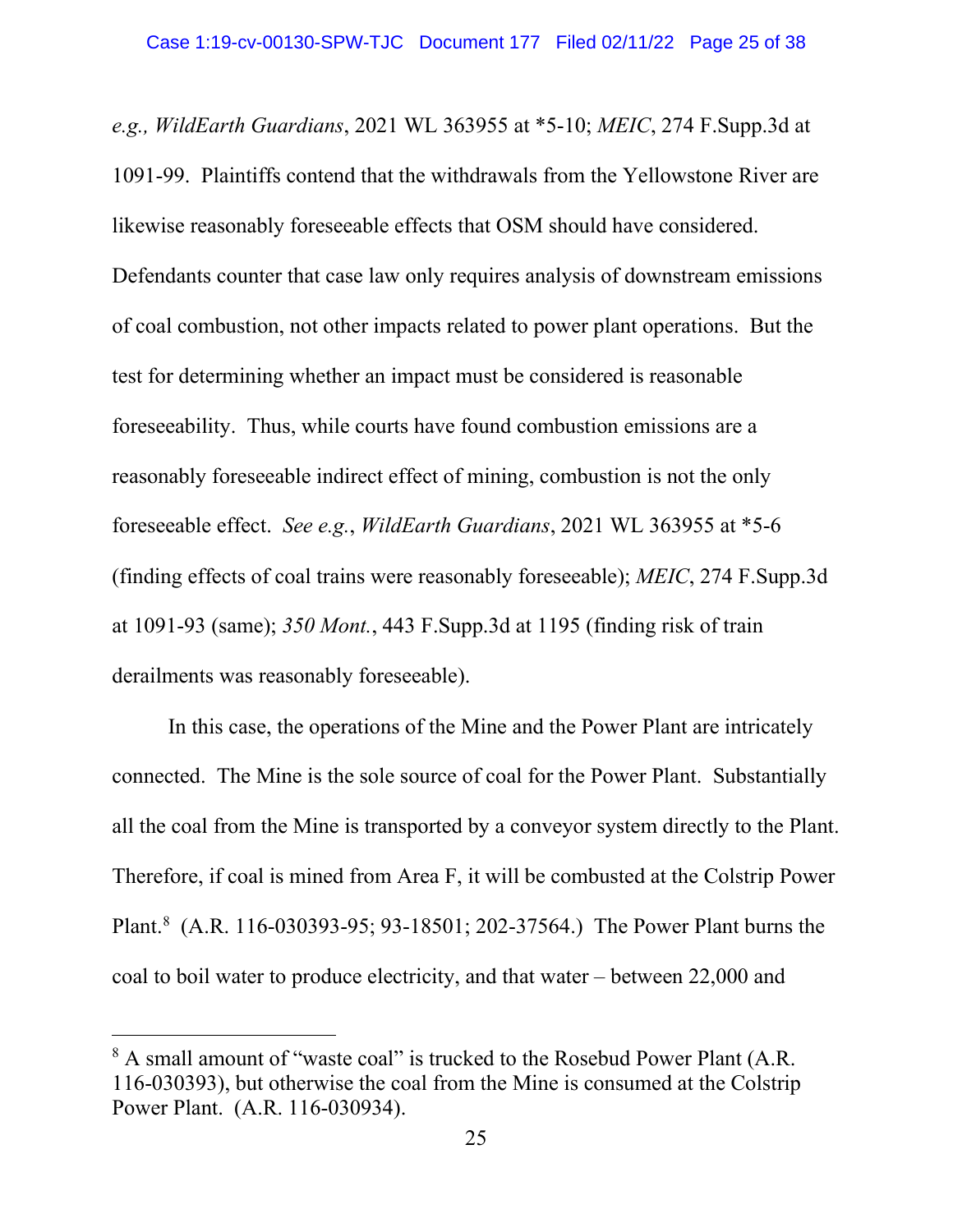50,000 acre-feet – is withdrawn annually from the Yellowstone River. (A.R. 112- 140394; Docs. 73-5 at ¶ 18; 102 at ¶ 102.) Thus, the mining and combustion of Area F coal will necessarily require withdrawals from the Yellowstone River. The Court finds this is not only a reasonably foreseeable result of mining Area F coal, the withdrawals will occur with certainty.

Indeed, OSM staff recognized the water withdrawals were reasonably foreseeable. (A.R. 1019-013750; 1025-013867-68; 1026-013884.) During the preparation of the EIS, agency personnel raised the issue of whether impacts to the Yellowstone River should be discussed. (A.R. 1025-013867-68; 1026-013883-84.) OSM acknowledged that it could only omit impacts to the Yellowstone River "as long as a good rationale can be provided." (A.R. 1025-013868; *See also* A.R. 1026-13884 ("If we make justification that analysis area doesn't extend to Yellowstone, then we don't have to talk about it.") But ultimately, OSM offered no reasoned analysis whatsoever in support of its decision to exclude the Yellowstone River withdrawals from its indirect effects analysis. Instead, OSM merely stated the Yellowstone River had been excluded, without any rationale. (*See* A.R. 117-031539 ("The Yellowstone River is not included in the direct, indirect, or cumulative effects analysis area . . . and water quantity impacts to the Yellowstone River as a result of power plant cooling operations were not analyzed in the EIS.")). This was insufficient.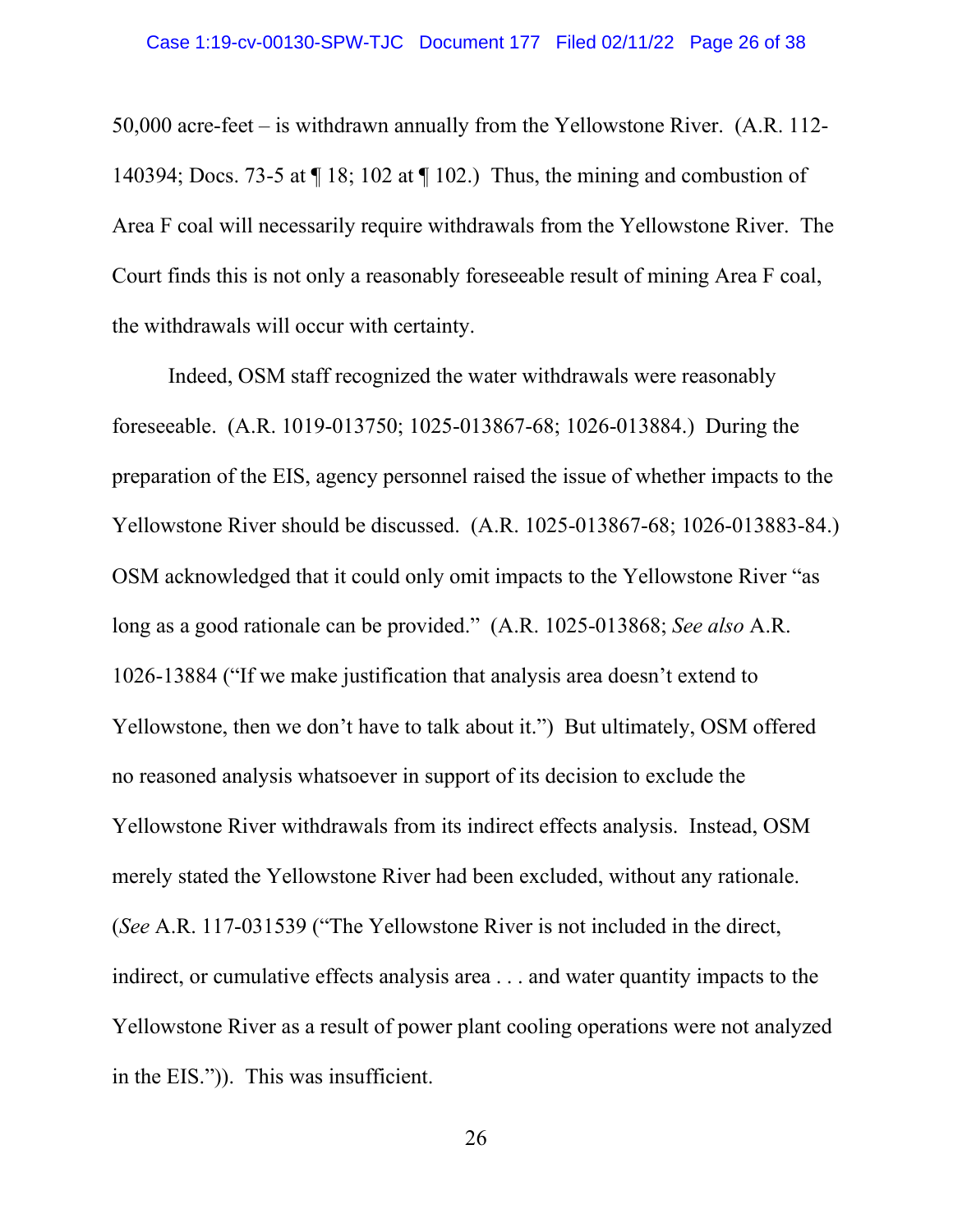An agency may not unilaterally decide to exclude foreseeable effects of a proposed action without providing any justification. *See Ksanka Kupaqa Xa'lcin v. U.S. Fish & Wildlife Serv.*, 534 F.Supp.3d 1261, 1272-73 (D. Mont. 2021) (holding agency was "required to consider the effects" of the entire proposed action "or provide a reasonable explanation why it did not [do] so"); *Ctr. for Biological Diversity v. Bernhardt*, 982 F. 3d 723, 740 (9th Cir. 2020) (finding that because greenhouse gas emissions were foreseeable, "the EIS 'should have either given a quantitative estimate of the downstream greenhouse gas emissions' that will result from consuming oil abroad, or 'explained more specifically why it could not have done so.'"). Federal Defendants argue OSM's decision not to address the withdrawals from the Yellowstone River is owed deference. But the Court "cannot defer to a void." *Ore. Nat. Desert Ass'n v. Bureau of Land Mgmt.*, 625 F.3d 1092, 1121 (9th Cir. 2010).

Intervenor Defendants raise additional arguments for why they believe OSM was not required to consider the water withdrawals from the Yellowstone River. The Court, however, is prohibited from relying upon post-hoc rationalizations of counsel to uphold the agency's decision. *Arrington v. Daniels*, 516 F.3d 1106, 1113 (9th Cir. 2008). "It is well-established that an agency's action must be upheld, if at all, on the basis articulated by the agency itself." *Motor Vehicle Mfrs. Ass'n of U.S., Inc. v. State Farm Mut. Auto. Ins. Co.*, 463 U.S. 29, 50 (1983).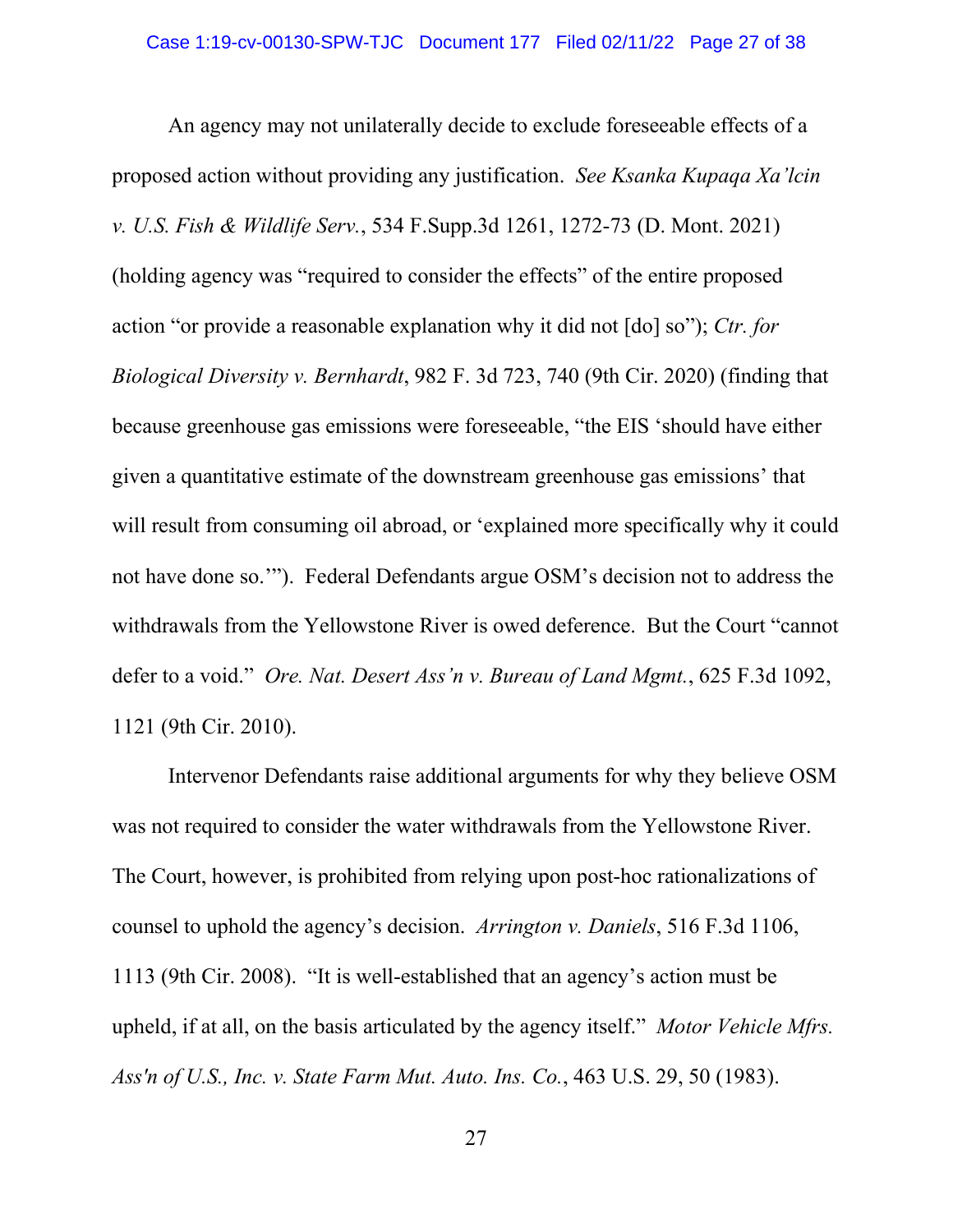Moreover, the premises of the arguments are either incorrect or cannot be supported based on the record. Intervenor Defendants assert, for example, that OSM lacks authority over the Power Plant's water withdrawals, citing *Dep't of Transp. v. Public Citizen*, 541 U.S. 752 (2004). In *Public Citizen*, the Supreme Court held an agency does not have an obligation to consider environmental effects if it has no authority to act on that information. *Public Citizen*, 541 U.S. at 770. In that case, because the Federal Motor Carrier Safety Administration had no authority to categorically exclude Mexican motor carriers from operating in the United States, it was not required to consider the environmental effects of their cross-border operations. Those environmental impacts had "no effect on [the agency's] decision making – [the agency] simply lack[ed] the power to act on whatever information might be contained in the EIS." *Id*. at 768.

That is not the case here. OSM has authority to recommend approval, disapproval or conditional approval of mining plans based on "[i]nformation prepared in compliance with [NEPA]." 30 C.F.R. §§ 746.13(b). *See also* 736.14; 30 U.S.C. § 207(c). It thus has the authority to consider the direct and indirect environmental effects of mining the coal in Area F in its NEPA analysis, and can act on that information in recommending approval or disapproval of the proposed action. OSM's decision will determine the availability of coal to be combusted at the Colstrip Power Plant and, in turn, the water withdrawals from the Yellowstone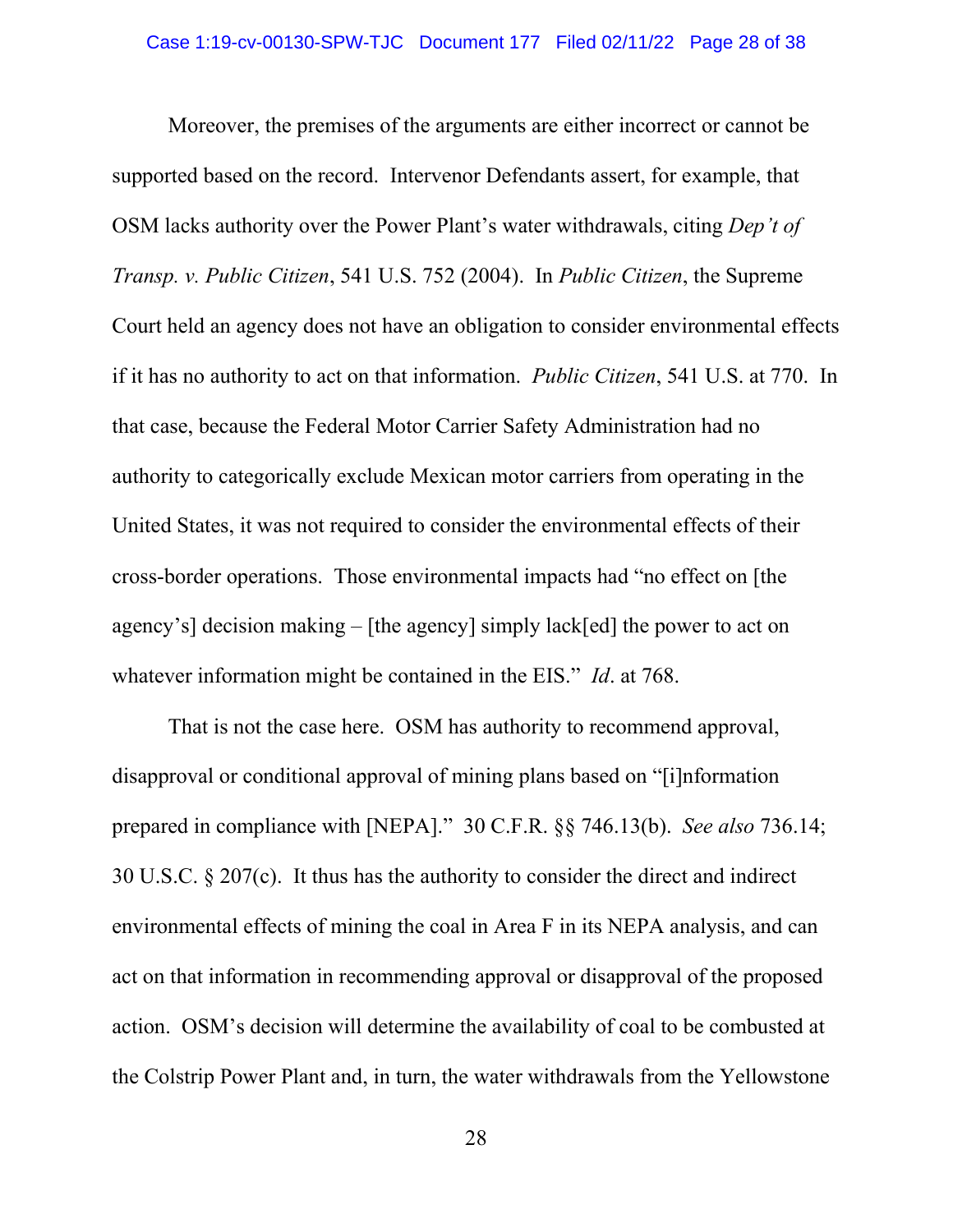River necessary for that process. Therefore, because OSM has the authority to act on information it compiles under its NEPA analysis, *Public Citizen* does not excuse it from considering the reasonably foreseeable indirect effects of the mining plans it approves. See e.g., *Ctr. for Biological Diversity*, 538 F.3d at 1213-14 (if an agency has statutory authority to act, the rule from *Public Citizen* does not apply); *WildEarth Guardians*, 2021 WL 363955 at \*6 (holding OSM was not constrained from considering effects of coal transportation); *Dine Citizens Against Ruining Our Envir. v. U.S. Office of Surface Mining Reclamation and Enf't*, 82 F.Supp.3d 1201, 1217 (D. Colo. 2015) (rejecting argument that OSM was excused from considering combustion-related impacts of a proposed mine expansion on the basis that OSM could not impose conditions on the operations of the nearby power plant).

Next, Intervenor Defendants assert mining Area F will not change or increase the rate of water withdrawals at the Power Plant. But activities that extend the duration of harmful indirect effects must be considered, even if they do not change the rate of the activity. *S. Fork Band Council Of W. Shoshone Of Nevada v. U.S. Dep't of Interior*, 588 F.3d 718, 725 (9th Cir. 2009) (finding that where proposed mine expansion would create ten additional years of transportation of toxic ore to an off-site facility, the agency was required to consider the air quality impacts of the transportation, even though no increase in the rate of ore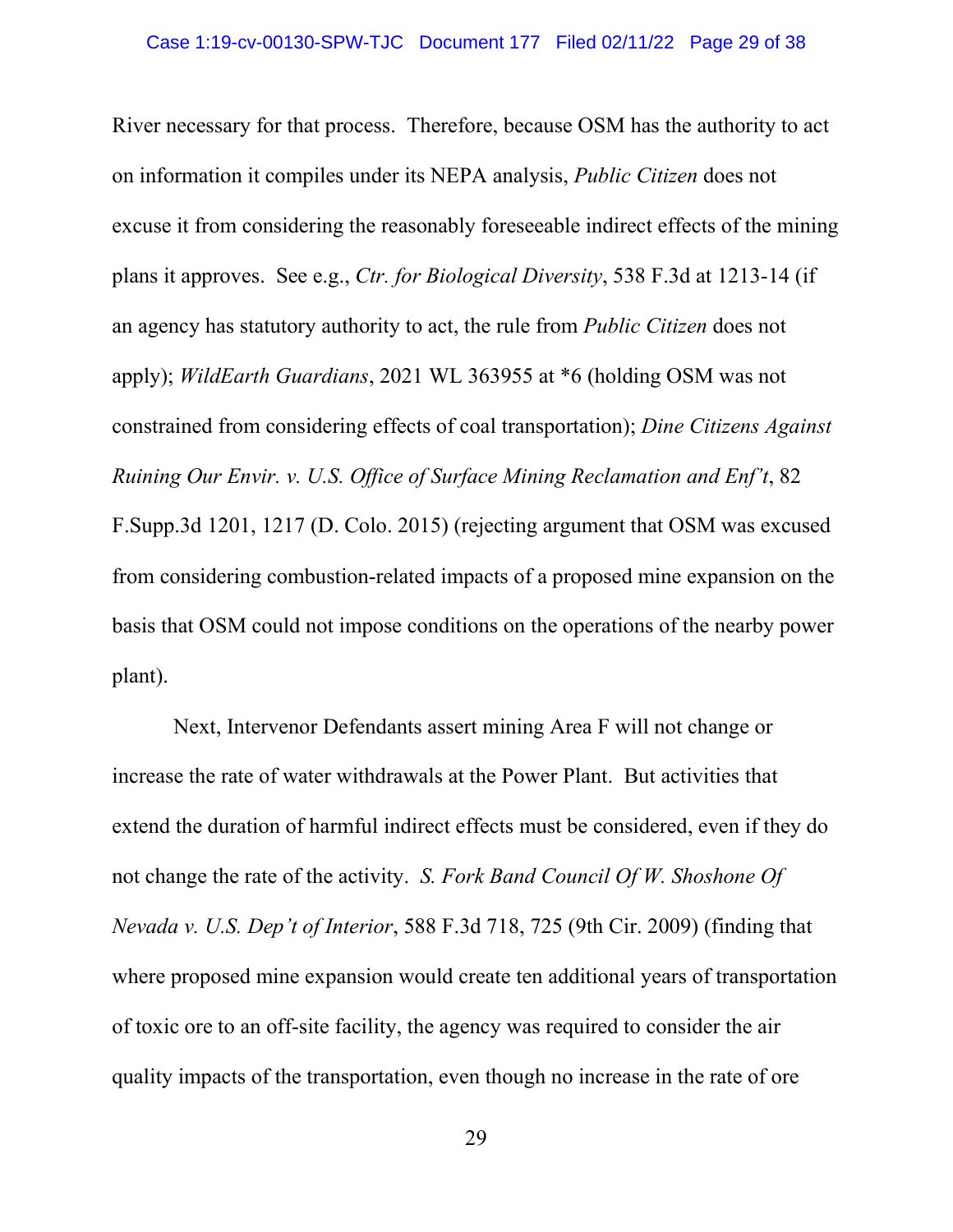shipments was proposed); *Dine Citizens*, 82 F.Supp.3d at 1214-15 (finding that even though proposed mine expansion would not change the rate of coal combustion at the nearby power plant, OSM was not excused from considering effects of the combustion because the mine expansion would result in an additional 12.7 million tons of coal being combusted). Thus, even if the *rate* of water withdrawals at the Power Plant would not change, the Area F expansion will result in the combustion (using Yellowstone River water) of an additional 70.8 million tons of coal for an additional eight years. As such, the "status quo" argument advanced by Intervenor Defendants would not excuse OSM from considering the water withdrawals.

Intervenor Defendants also claim that the water withdrawals will continue with or without Area F coal because the Power Plant will operate with coal from other sources. But the record is unclear on this point. Currently, the Power Plant is restricted to burning coal from the permit areas of the Rosebud Mine. (A.R. 116-030461.) Without the Area F expansion, existing permit areas will be depleted in 3 to 5 years. (Doc. 73-2 at  $\P$  7.) Thus, it is conceivable that without the Area F expansion, Power Plant operations would cease, including the withdrawals from the Yellowstone River.

For the Power Plant to use coal from another source, it would have to achieve modification of its Major Facility Siting Act certificates, air quality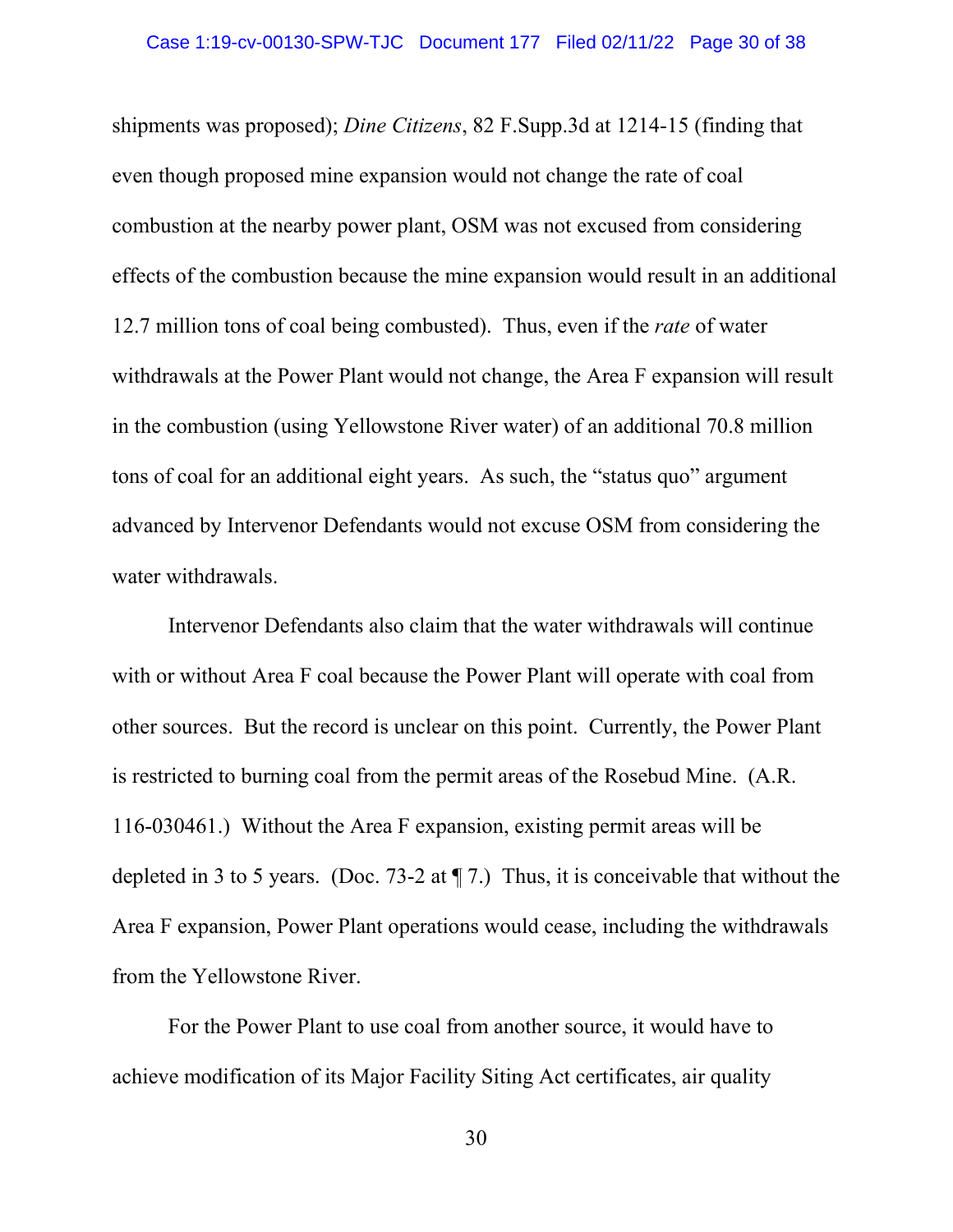permits, and other applicable permits. (A.R. 116-030461.) Although the EIS "assumes that the power plants would be able to achieve any modifications necessary" (*Id.*), there is no indication how likely or plausible that scenario may be. Evidence in the record is not clear on this point. For example, NorthWestern Corporation, a joint owner of the Power Plant, stated "[i]t would be cost prohibitive for the Colstrip Co-Owners to buy and ship coal from a mine other than the Colstrip Complex." (A.R. 1204-145337.) A Mine employee also opined in an email that if the Mine were to shut down, he was "unsure of what the plant would do for coal." (A.R. 93-018501.) Further, Intervenor Defendants have made inconsistent statements themselves about whether barring Area F mining could lead to closure of the Power Plant. *Compare* Doc. 150-1 at 43 ("[A]n order from this Court barring access to Area F has a high likelihood of closing the Mine . . . potentially leading to closure of the Colstrip Power Plant") *with* Doc. 161 at 27 ("[E]ven if Plaintiffs were able to convince this Court to shut down the Mine, the power plant . . . can obtain coal from other sources."). Thus, the Court does not find Intervenor Defendants' post-hoc arguments persuasive based on the record before the Court.

In sum, it appears water withdrawals from the Yellowstone River are a reasonably foreseeable indirect effect of mining Area F coal. OSM, therefore, was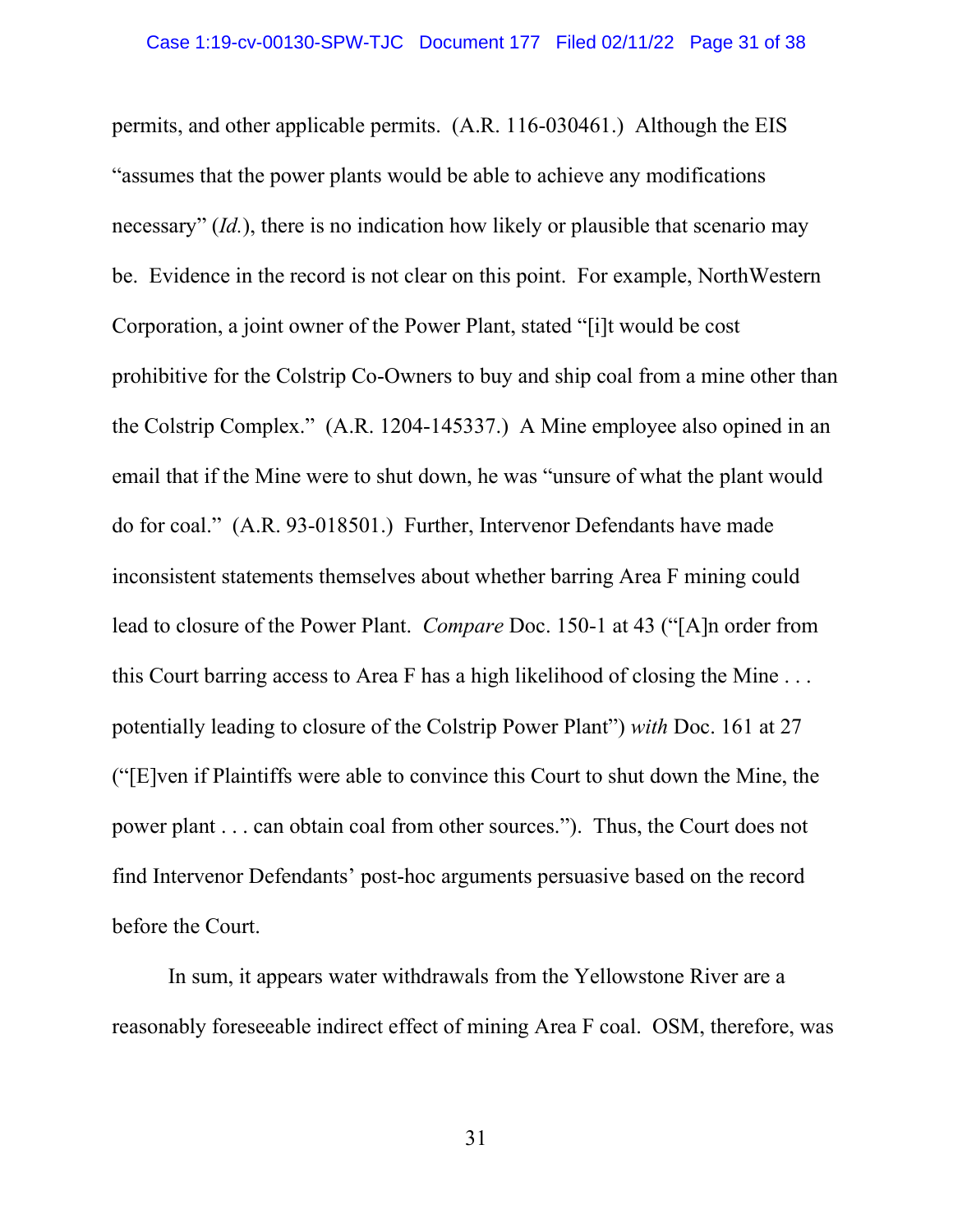required to address the water withdrawals in the EIS or explain why it did not do so. Its failure to do either was arbitrary and capricious.

## **E. Water Withdrawals from the Yellowstone River - ESA**

Plaintiffs further contend OSM violated the ESA by failing to consider impacts of water withdrawals from the Yellowstone River on the endangered pallid sturgeon. Because the Court has found OSM's failure to consider water withdrawals violated NEPA and warrants setting aside the EIS on that issue, the Court need not reach the merits of Plaintiffs' additional pallid sturgeon challenge.

# **F. Consideration of Alternatives**

Finally, Plaintiffs argue OSM failed to consider a reasonable range of alternatives. Plaintiffs raise two arguments: first, that OSM violated NEPA by only considering virtually identical action alternatives; and second, that OSM failed to consider an undefined "mid-range" alternative that would have provided for less coal development. Defendants counter that OSM evaluated a reasonable range of alternatives, and that a mid-range option would not have satisfied the purpose and need of the project.

NEPA requires agencies to consider "alternatives to the proposed action." 42 U.S.C.  $\S$  4332(2)(C)(iii). "The scope of the alternatives analysis depends on the underlying 'purpose and need' specified by the agency for the proposed action." *League of Wilderness Def.-Blue Mountains Biodiversity Project v. U.S. Forest*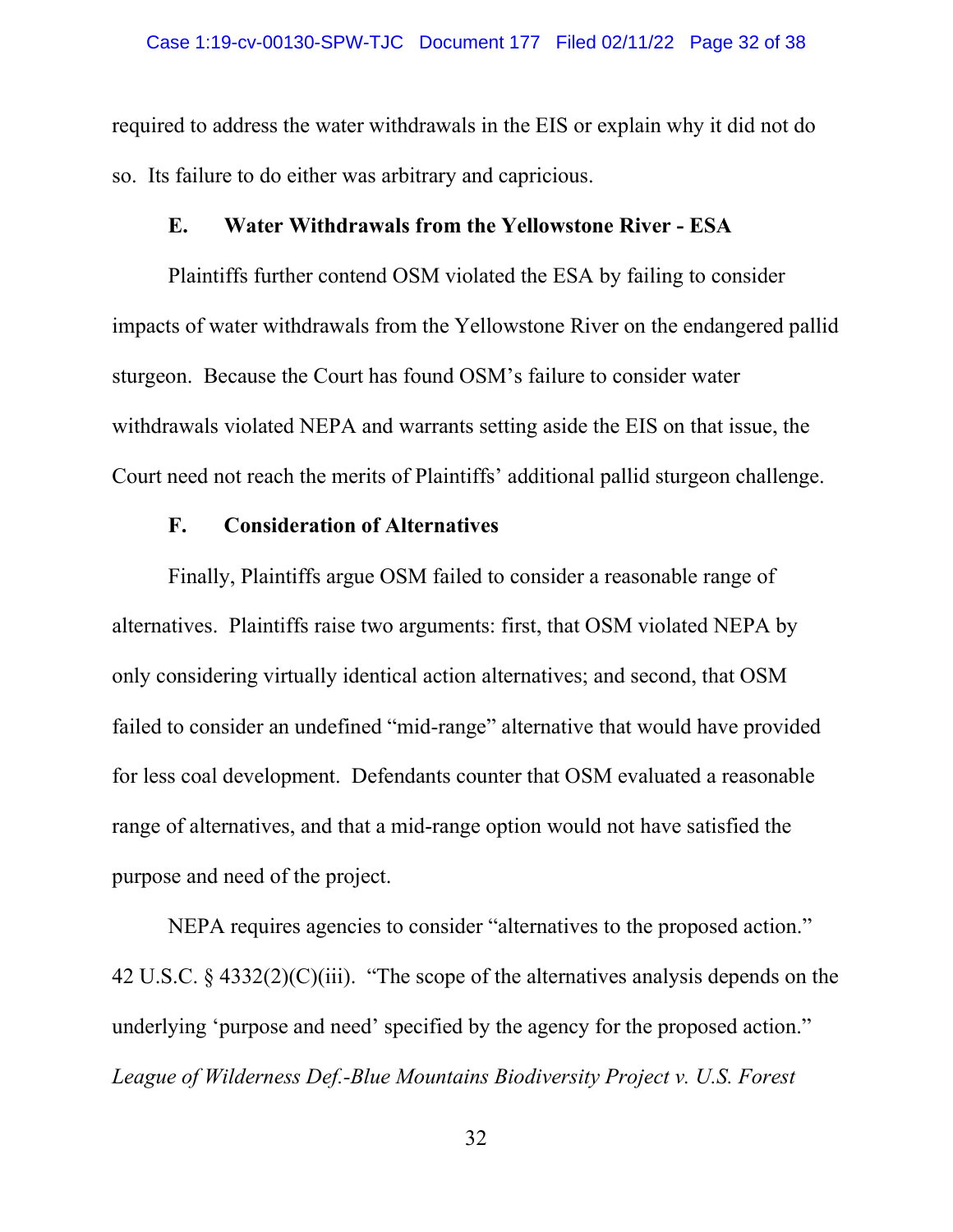*Serv.*, 689 F.3d 1060, 1069 (9th Cir. 2012). The EIS "need only evaluate alternatives that are 'reasonably related to the purposes of the project.'" *Id.* citing *Westlands Water Dist. v. U.S. Dep't of Interior*, 376 F.3d 853, 868 (9th Cir. 2004). "The 'rule of reason' guides both the choice of alternatives as well as the extent to which the Environmental Impact Statement must discuss each alternative." *City of Carmel-By-The-Sea v. U.S. Dep't of Transp.*, 123 F.3d 1142, 1155 (9th Cir. 1997). Under the rule of reason, the EIS "need not consider an infinite range of alternatives, only reasonable or feasible ones." *Id.*"Alternatives that do not advance the purpose of the [project] will not be considered reasonable or appropriate." *Native Ecos. Council v. U.S. Forest Serv.*, 428 F.3d 1233, 1247 (9th Cir. 2005). "But if an alternative is eliminated from detailed study, the agency must 'briefly discuss [its] reasons' for doing do." *W. Watersheds Project v. Abbey*, 719 F.3d 1035, 1046-47 (9th Cir. 2013); *N. Alaska Envt'l Ctr. v. Kempthorne*, 457 F.3d 969, 978 (9th Cir. 2006).

The EIS examined three alternatives in detail – a no action alternative (Alternative 1), and two action alternatives (Alternative 2 and Alternative 3). (A.R. 116-030454-542.) The EIS acknowledged that the two action alternatives were similar. (A.R. 116-030528.) The EIS stated that the level of mining would be the same under Alternative 2 and 3. (*Id.*) Likewise, the amount of surface disturbance would be similar, although under Alternative 3 the location of the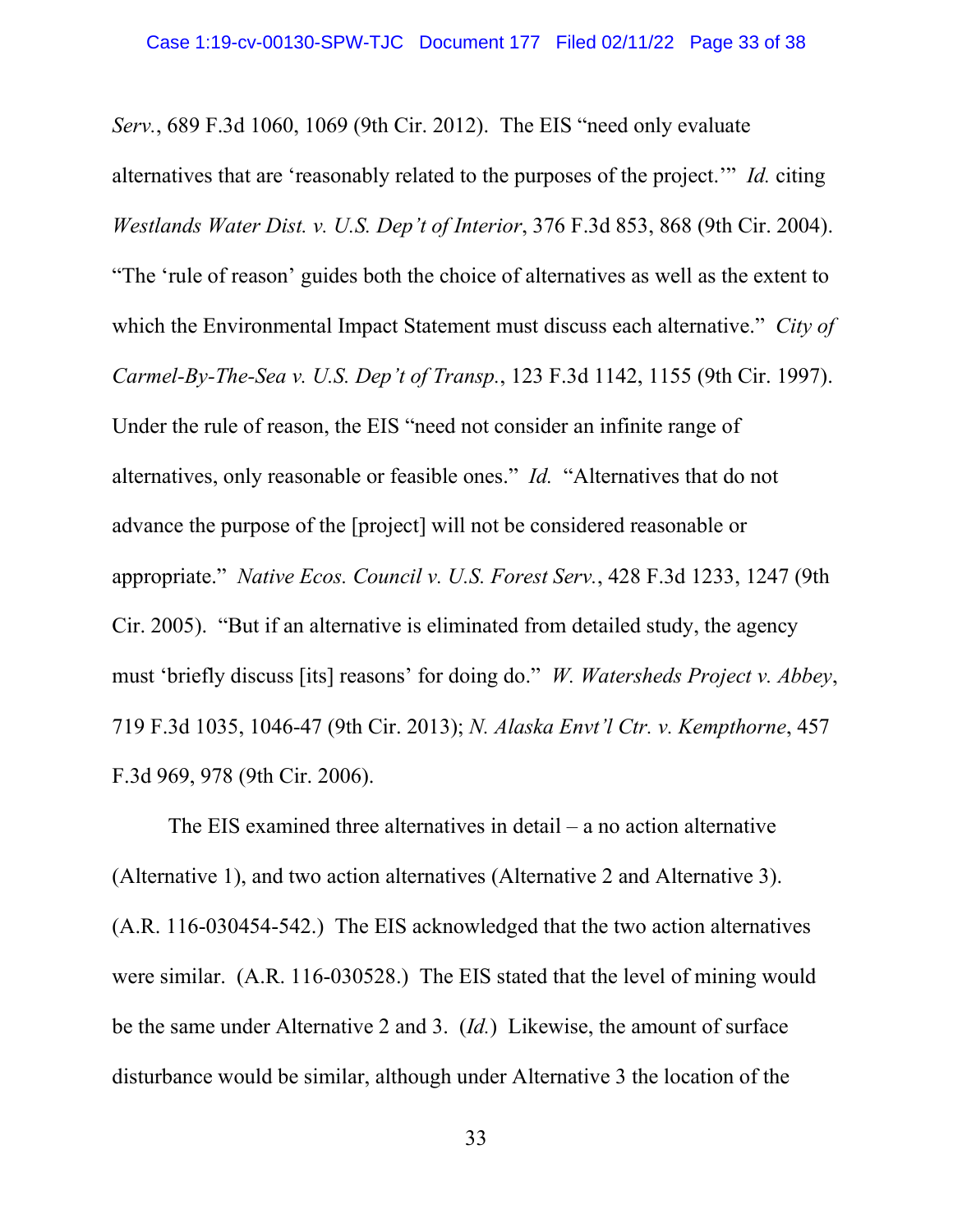disturbance may be different. (*Id.*) Alternative 3, however, added several additional environmental mitigation measures. (A.R. 116-030527-31.)

The Court does not find OSM's range of alternatives deficient simply because Alternatives 2 and 3 are similar. Under NEPA, "there is no minimum number of alternatives that must be discussed." *Laguna Greenbelt, Inc. v. U.S. Dep't of Transp.*, 42 F.3d 517, 524 (9th Cir. 1994); *Native Ecos. Council*, 428 F.3d at 1245-46 ("To the extent that [plaintiff] is complaining that having only two final alternatives – no action and a preferred alternative – violates the regulatory scheme, a plain reading of the regulations dooms that argument . . . the regulation does not impose a numerical floor on alternatives to be considered."). Moreover, similarities between alternatives alone, does not violate NEPA. *Laguna*, 42 F.3d at 524 (upholding EIS that that discussed in detail two similar action alternatives and a no-action alternative).

Here, the additional mitigation measures proposed in Alternative 3 sufficiently distinguished it from Alternative 2. Alternative 3 included additional environmental protective measures, such as a water management plan, additional wetlands mitigation requirements, modified reclamation and revegetation efforts, a geological survey, and paleontology mitigations. (A.R. 116-030528-531.) Further, the EIS presented the alternatives in comparative form, illustrating their differences and providing a clear basis for weighing the relative effects of each. (A.R. 116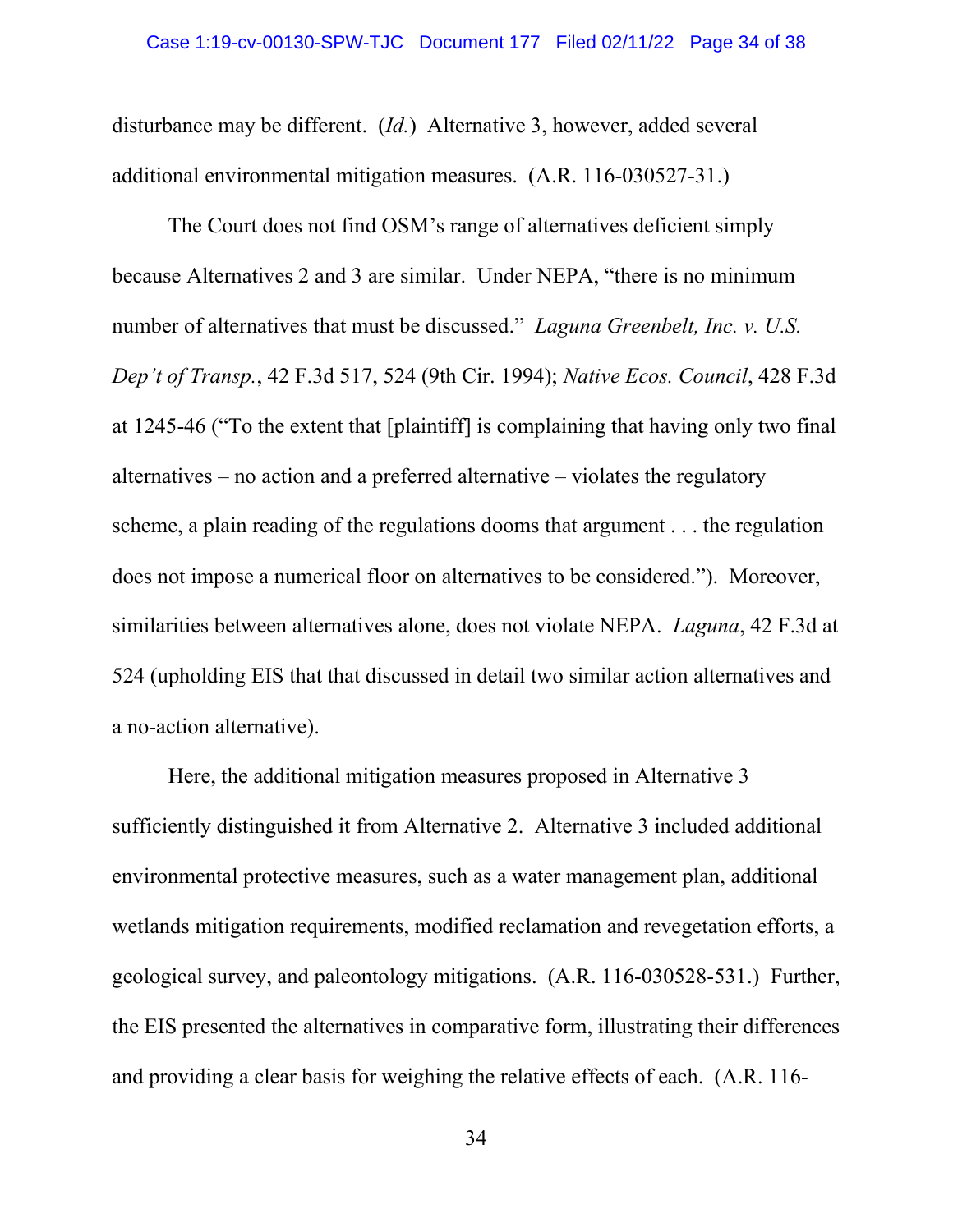030535-542.) Thus, although Alternatives 2 and 3 share certain impacts, they are not identical. Accordingly, OSM did not violate NEPA based on the similar nature of Alternatives 2 and 3.

Likewise, the Court finds OSM's decision to eliminate a mid-range alternative from detailed analysis did not violate NEPA. The EIS considered seven other potential alternatives including, limiting mining to private coal only, and mining within a smaller disturbance area, for a shorter duration and/or within a different timeframe. (A.R. 116-030531-34.) OSM ultimately eliminated each from further study as not feasible or for failing to meet the purpose and need of the project. (*Id.*)

"The range of alternatives that must be considered in the EIS need not extend beyond those reasonably related to the purposes of the project." *Laguna Greenbelt*, 42 F.3d at 524. The stated purpose of the proposed action here was to "allow continued operations at the Rosebud Mine by permitting and developing a new surface-mine permit area." (A.R. 116-030434.) The need for the action was "to provide Western Energy the opportunity to exercise its valid existing rights (VER) granted by BLM under federal coal lease M82186 to access and mine undeveloped federal coal reserves located in the project area." (A.R. 116-030434.) OSM briefly discussed its reasons for finding the potential mid-range alternatives were not reasonable or feasible. (A.R. 116-030531-34.) For example, OSM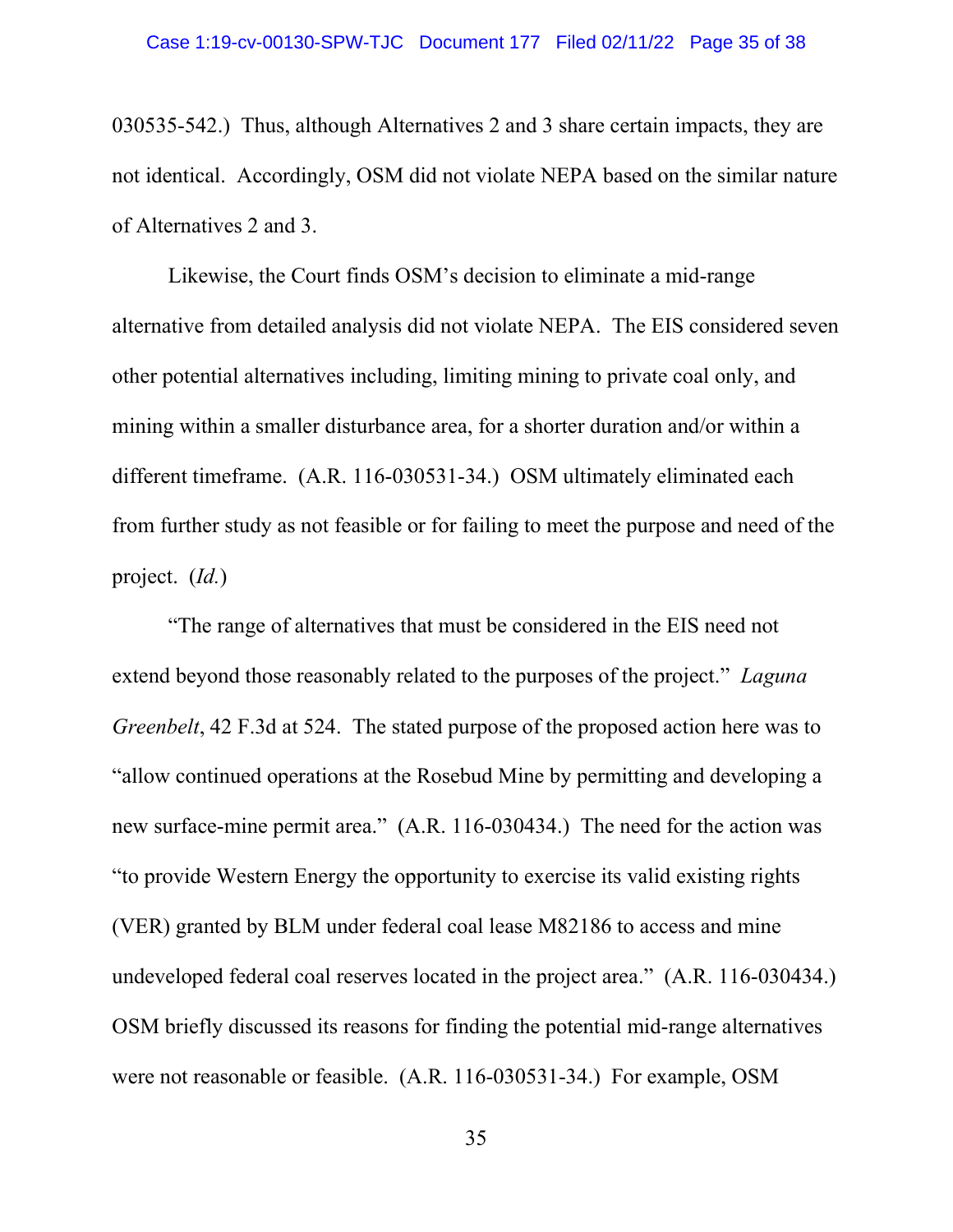concluded the mid-range alternatives would not be operationally feasible, would have substantially similar effects to the action alternatives, and would run afoul of the BLM regulations and Montana state laws that require full recovery of coal. (A.R. 116-030532-533.) "This is all NEPA requires." *Laguna*, 42 F.3d at 524. *See also Native Ecos. Council*, 428 F.3d at 1246 ("So long as 'all reasonable alternatives' have been considered and an appropriate explanation is provided as to why an alternative was eliminated, the regulatory requirement is satisfied.").

Accordingly, the Court finds OSM's alternatives analysis satisfied NEPA.

# **G. Remedy**

Having found Federal Defendants in violation of NEPA, the Court must determine the appropriate remedy. Plaintiffs argue the presumptive remedy of vacatur is appropriate. Defendants counter that the equities support a remand without vacatur.

"Although not without exception, vacatur of an unlawful agency action normally accompanies a remand." *Alliance for the Wild Rockies v. U.S. Forest Serv.*, 907 F.3d 1105, 1121 (9th Cir. 2018). But the Court "is not required to set aside every unlawful agency action." *Nat'l Wildlife Fed. v. Espy*, 45 F.3d 1337, 1343 (9th Cir. 1995). The Court may remand without vacatur "when equity demands." *Idaho Farm Bureau Fed'n v. Babbitt*, 58 F.3d 1392, 1405 (9th Cir. 1995). To determine whether an invalid agency decision should be vacated or left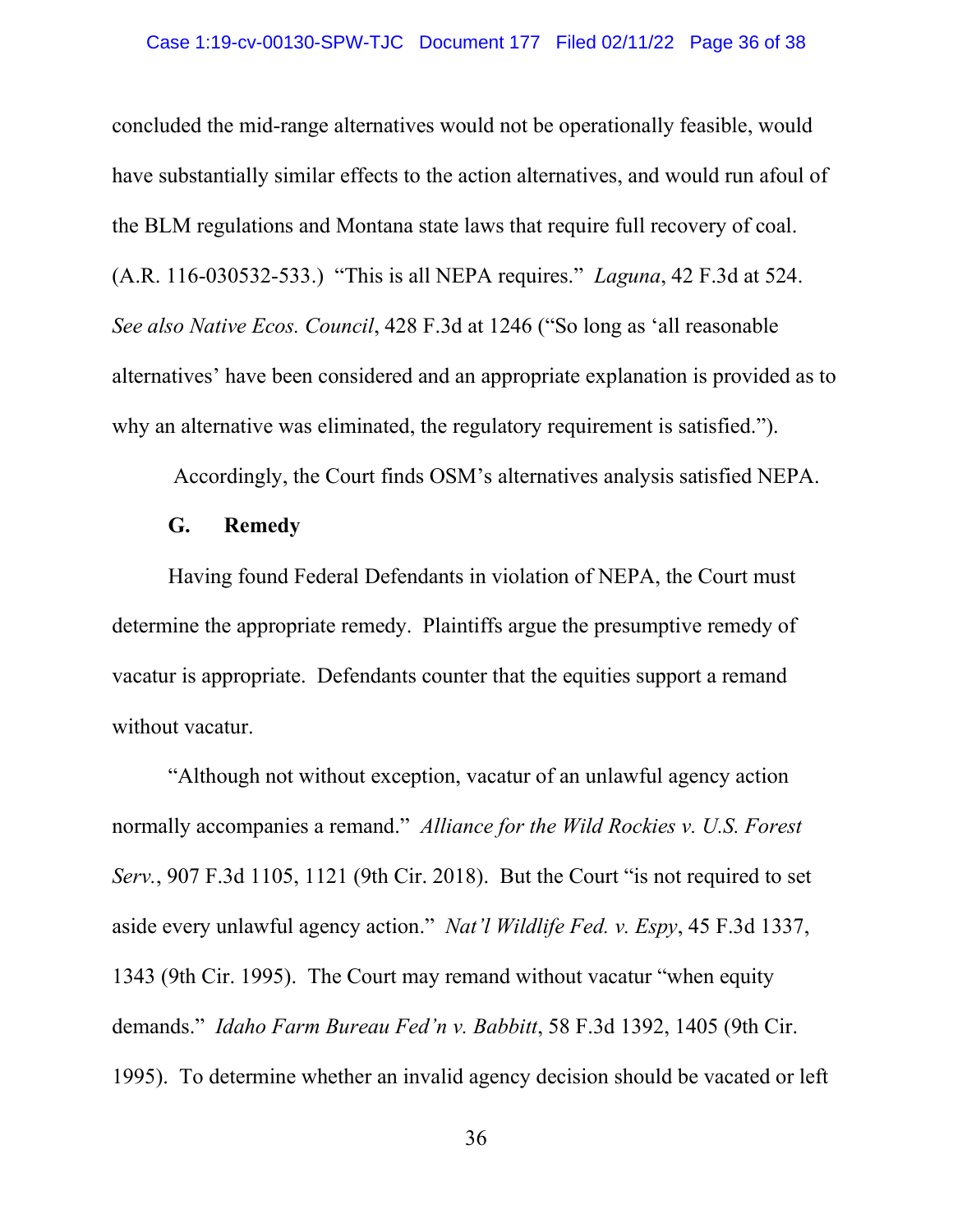### Case 1:19-cv-00130-SPW-TJC Document 177 Filed 02/11/22 Page 37 of 38

in place, courts consider "how serious the agency's errors are 'and the disruptive consequences of an interim change that may itself be changed.'" *California Communities Against Toxics v. U.S. E.P.A.*, 688 F.3d 989, 992 (9th Cir. 2012).

Here, the Court finds the equities weigh in favor of remanding without immediate vacatur. On the one hand, Plaintiffs point to serious and significant environmental concerns associated with mining and combusting Area F coal. But vacatur would not have an immediate effect on harms such as greenhouse gas emissions or water withdrawals because those harms will continue at least until other areas of the Mine are depleted. On the other hand, immediate vacatur would have detrimental consequences for the Mine, its employees and the Colstrip community. Further, through additional analyses and decision-making on remand, OSM may be able to cure the deficiencies in the EIS.

Accordingly, based on the circumstances of this case, the Court recommends that vacatur be deferred for a period of 365 days from the date of a final order on the pending motions for summary judgment. During this time period, Federal Defendants should be directed to correct the NEPA violations outlined above.

## **III. CONCLUSION**

Based on the foregoing, **IT IS RECOMMENDED** that:

1. Plaintiffs' Motion for Summary Judgment (Doc. 136) be **GRANTED in part** as set forth above;